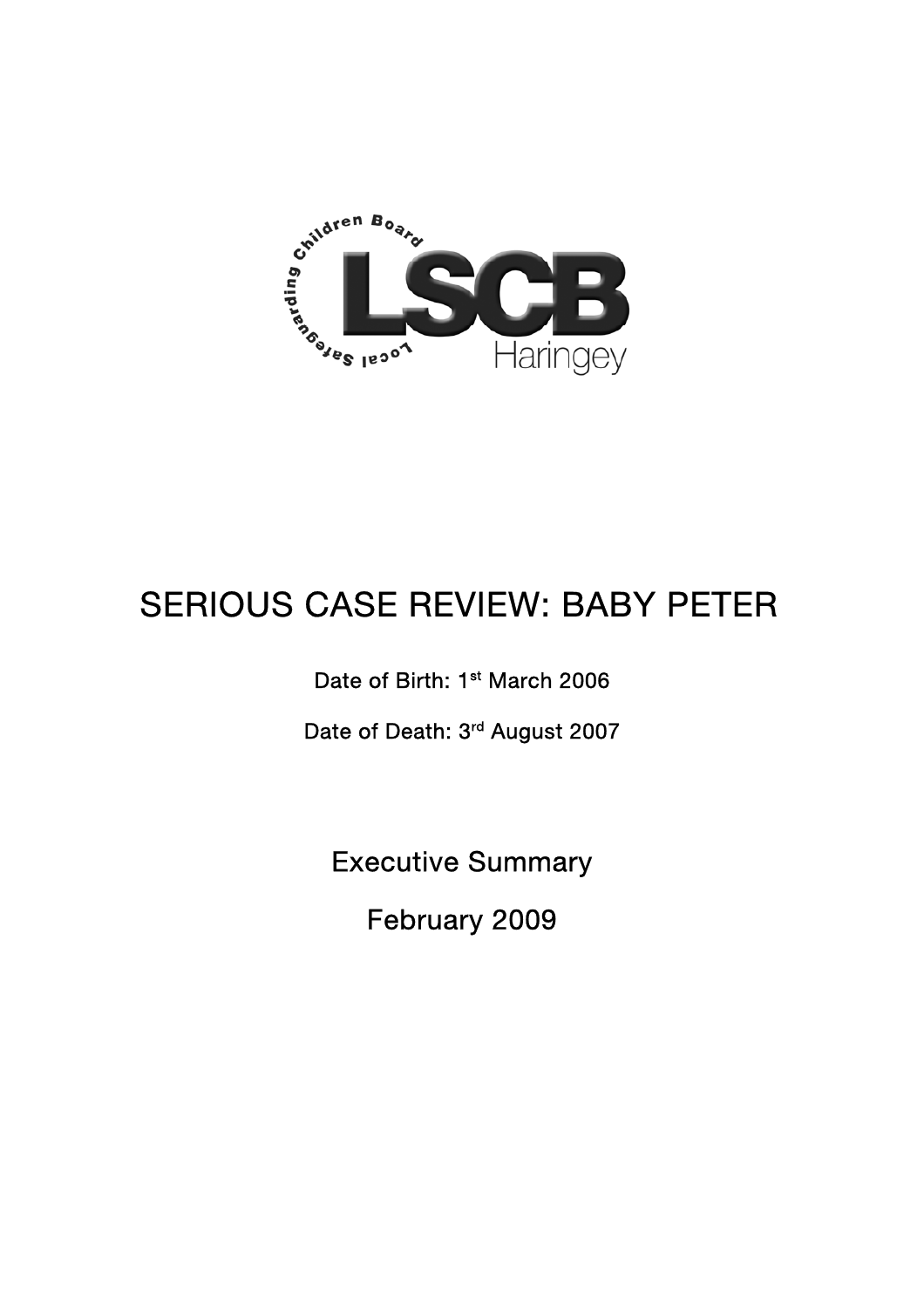## 1 INTRODUCTION

## 1.1 RATIONALE FOR SERIOUS CASE REVIEW (SCR)

- 1.1.1 Regulation 5 of the Local Safeguarding Children Board Regulations 2006 requires Local Safeguarding Children Boards (LSCBs) to undertake reviews of serious cases in accordance with procedures set out in chapter 8 of Working Together to Safeguard Children (2006).
- 1.1.2 When a child dies, and abuse or neglect is known or suspected to be a factor in the death, the LSCB should conduct a Serious Case Review (SCR) into the involvement that organisations and professionals had with that child and their family.
- 1.1.3 The purpose of an SCR is to:
	- 'Establish whether there are lessons to be learned from the case about the way in which local professionals and organisations work together to safeguard and promote the welfare of children
	- **If** Identify clearly what those lessons are, how they will be acted upon, and what is expected to change as a result and
	- As a consequence, improve inter-agency working and better safeguard and promote the welfare of children' Working Together to Safeguard Children (2006), Ch 8; 8.3

### 1.2 FAMILY MEMBERS & SIGNIFICANT OTHERS REFERRED TO IN THIS REVIEW

| <b>Baby Peter</b> |                                                            |
|-------------------|------------------------------------------------------------|
| Ms A              | Baby P's mother                                            |
| Mr A              | Baby P's father                                            |
| Mrs AA            | Baby P's maternal grandmother                              |
| Ms M              | Mother's friend and informal carer of Baby Peter           |
| Mr H              | Ms A's boyfriend                                           |
|                   | Mr L and his 'girlfriend' F, resident at the time of death |

Peter was not the only child of the household. To protect the interests of those children, no further detailed information regarding them is provided in this summary report.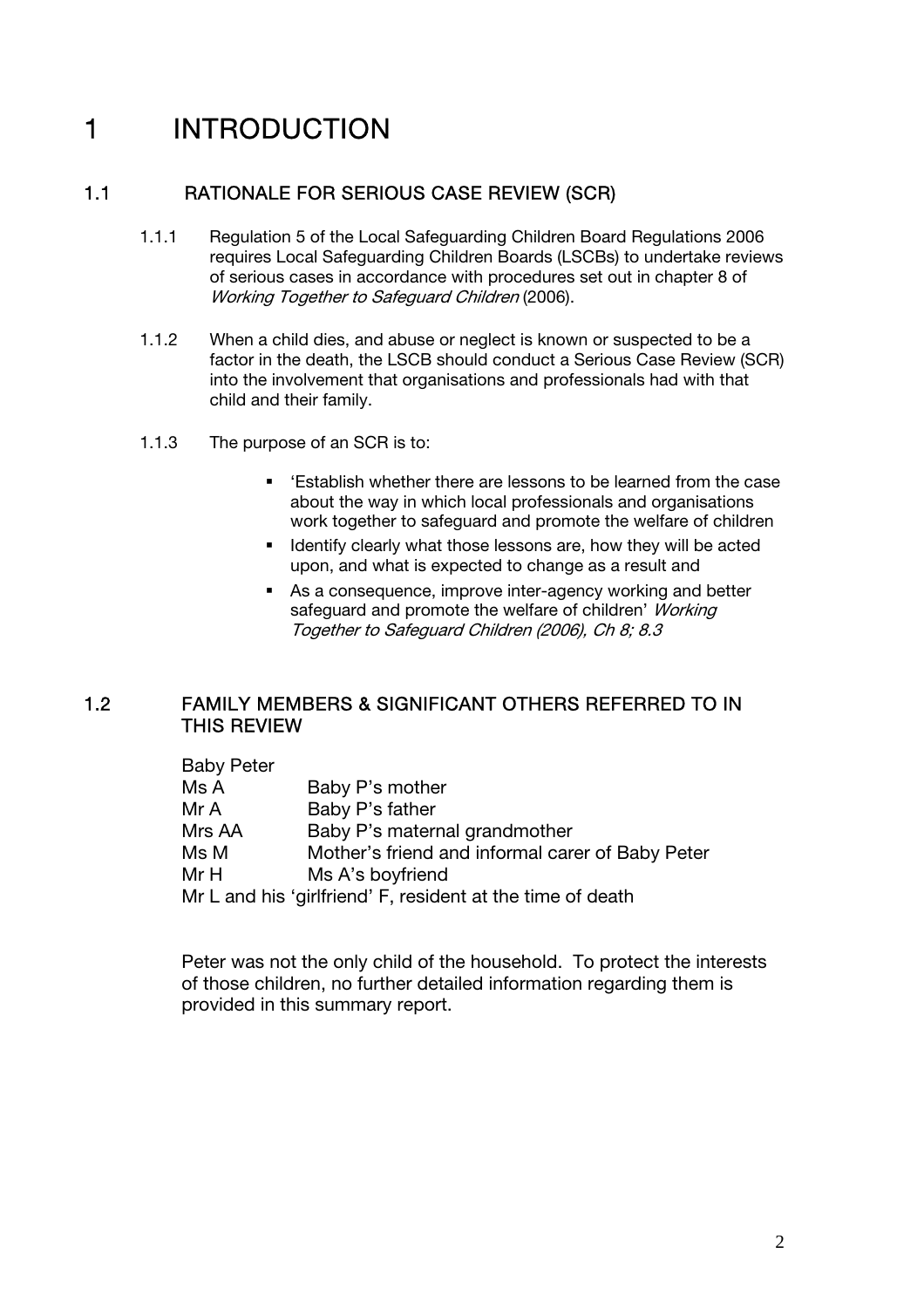## 1.3 CIRCUMSTANCES OF BABY PETER'S DEATH

- 1.3.1 On 3<sup>rd</sup> August 2007 at approximately 11.30 am Ms A called the London Ambulance Service (LAS) to her home address. The attending paramedics took the apparently lifeless body of a child (aged 17 months) to the North Middlesex University Hospital (NMUH).
- 1.3.2 Ms A is the mother of Baby Peter, a white male child variously described in child protection conference records as being of Irish and Irish/Scottish origin. It is not possible to reach any conclusions about the nature of the family's cultural beliefs from the limited information available in records.
- 1.3.3 In spite of efforts by Ambulance and hospital staff to revive him, Peter was pronounced dead at 12.10 pm. On initial examination, he was seen to have bruising to his body, a tooth missing, a torn frenum and marks to his head.
- 1.3.4 The Police Individual Management Review (IMR) referred to a post mortem completed on 6<sup>th</sup> August 2007 which revealed further injuries (a tooth was found in Peter's colon and eight fractured ribs on the left side and a fractured spine were detected). The provisional cause of death was described as a fracture / dislocation of the thoraco-lumbar spine.
- 1.3.5 Police enquiries established that at the time of Peter's death, Ms A's boyfriend Mr H lived at her address; Mr L, his fifteen year old 'girlfriend' F and his children had been staying there since  $17<sup>th</sup>$  July 2007.
- 1.3.6 Ms A, Mr H and Mr L all faced criminal charges. Following a trial that concluded in November 2008, all three were acquitted of murder but Ms A pleaded guilty to causing or allowing the death of a child. Mr H and Mr L were convicted of the same offence. Decisions regarding the date for sentencing will be made by the Central Criminal Court in April 2009.

## 1.4 ARRANGEMENTS MADE FOR THE SERIOUS CASE REVIEW

- 1.4.1 Haringey LSCB initiated this SCR in response to the direction of the Secretary of State: Department of Children, Schools & Families, in December 2008. A previous SCR on the case had concluded in final draft in July 2008. The Executive Summary of this SCR was published immediately following the conclusion of criminal proceedings in November 2008. The Ofsted evaluation found it to be 'inadequate'.
- 1.4.2 A new, independent Chair was appointed to the LSCB in December 2008. He convened a new Serious Case Review Panel, membership of which was almost completely changed and at a higher level of seniority than that of the previous SCR. Final terms of reference for the SCR were agreed by the Panel on 6<sup>th</sup> January 2009 and the scope of the review widened to include the period when Ms A was first pregnant.
- 1.4.3 Each agency represented on the SCR Panel commissioned independent writers to draft Individual Management Reviews (IMRs). Mr Alan Jones (an independent consultant and ex—Assistant Chief Inspector of the SSI) was commissioned by the Panel to collate the IMRs into an Overview Report.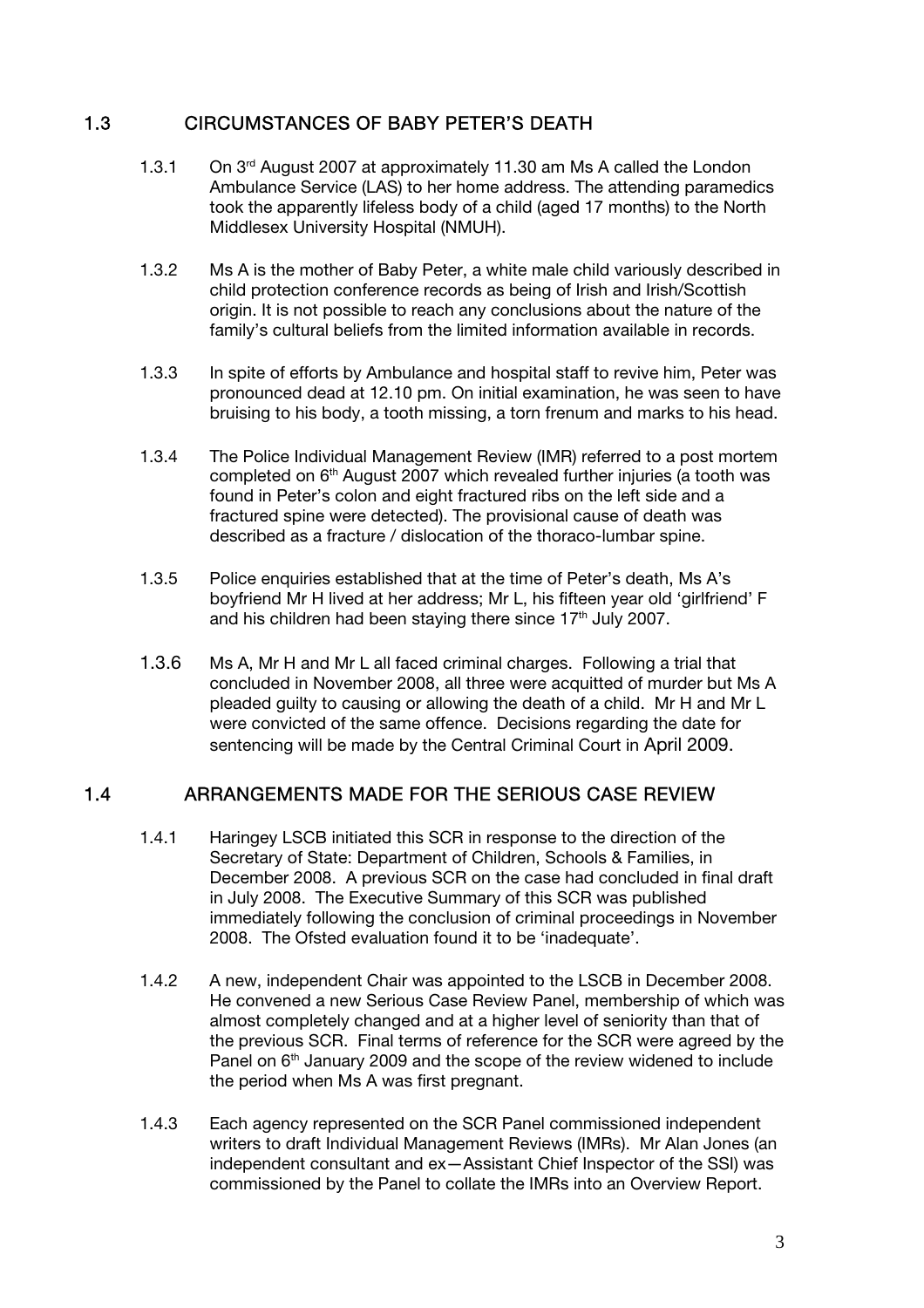- 1.4.4 Peter's mother, father, maternal grandmother and a family friend, Ms L, were given a written invitation to contribute to the review. Mr A took up the opportunity. No response was received from the others. Mr A was interviewed by the report author and the administrator took a note, which Mr A approved as accurate.
- 1.4.5 The Panel met seven times between  $11<sup>th</sup>$  December 2008 and  $25<sup>th</sup>$  February 2009 and agreed the draft overview report and executive summary. Alan Jones met the IMR writers separately on one occasion. Haringey LSCB agreed both reports in draft on 27<sup>th</sup> February 2007.

## 1.5 INVOLVEMENT OF LOCAL AGENCIES

- 1.5.1 At the time of his death, Peter (then aged seventeen months) was the subject of a child protection plan. His name had been on Haringey's child protection register under the category of physical abuse and neglect since 22nd December 2006
- 1.5.2 During the period covered by this SCR, the following agencies were involved with Peter and/or his family:
	- **Haringey's Children & Young People's Service (CYPS)** (conducting enquiries and subsequently implementing agreed child protection plan)
	- Haringey's Teaching Primary Care Trust (HtPCT) (providing health visiting, general practice, primary care mental health and school nursing services and supporting the child protection plan)
	- Whittington Hospital NHS Trust (providing A&E, outpatient, day patient and in patient care and diagnostics including pathology and radiology)
	- North Middlesex University Hospital (NMUH) (providing A&E, ante- and post-natal care)
	- Great Ormond Street Hospital (GOSH) providing on behalf of HtPCT paediatric medical services in Haringey including the designated and named doctors for child protection and the paediatric A& E and inpatient services at NMUH
	- Metropolitan Police Service (MPS) (working with and alongside the CYPS to jointly investigate reported injuries to Peter)
	- The Epic Trust and Family Welfare Association (FWA) (via the HARTS service offering specific tenancy and family support using an Individual Support Plan)
	- **Two Haringey schools**
	- **Haringey's Legal Services (providing legal advice to CYPS)**
	- **Haringey's Strategic & Community Housing (organising provision** of long term temporary Housing Association accommodation for the family)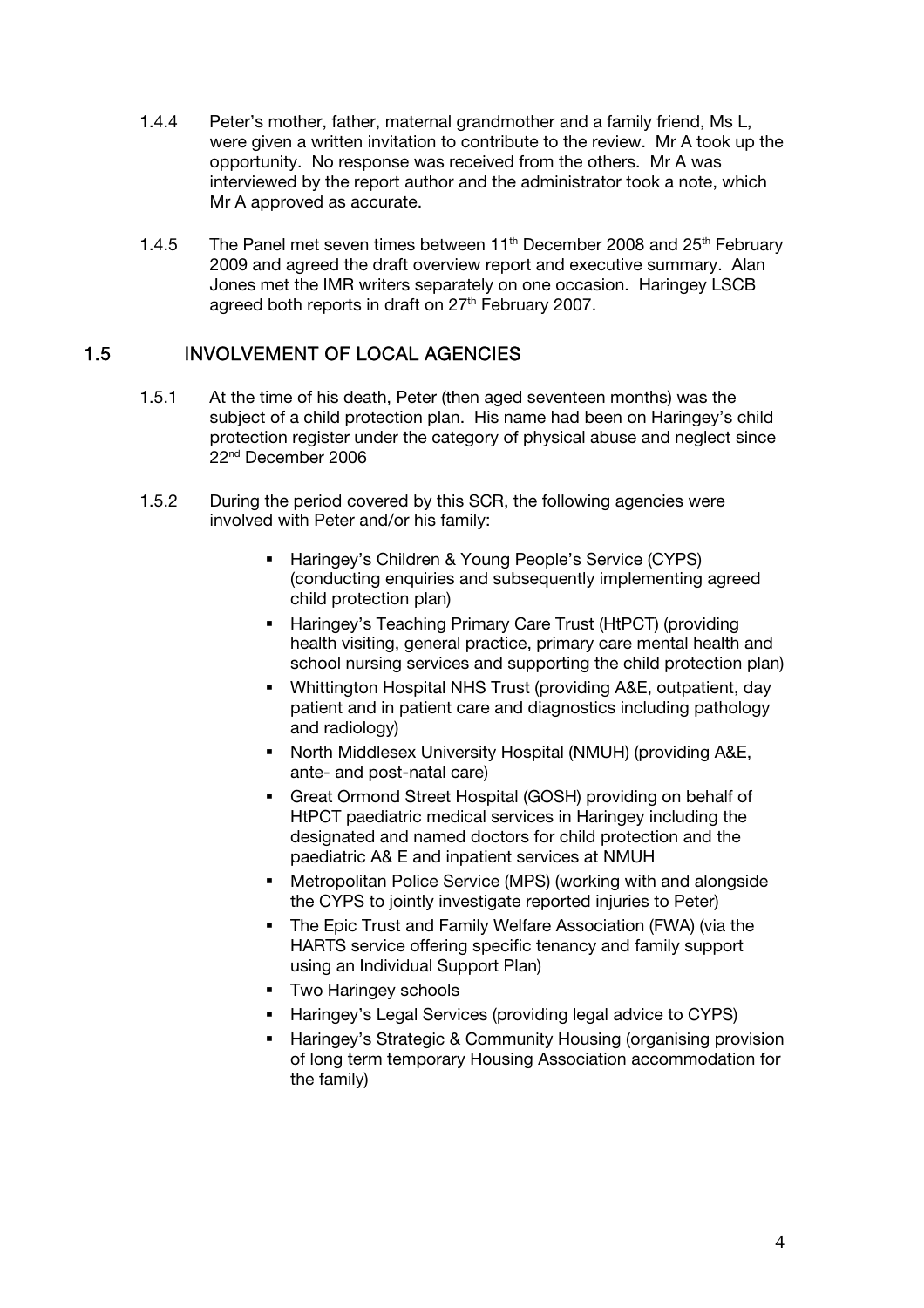## 1.6 MEMBERSHIP OF SERIOUS CASE REVIEW PANEL

1.6.1 The membership of the SCR Panel was changed for this Review and determined as follows:

- Graham Badman (Independent LSCB Chair and Chair of this SCR)
- **Eleanor Brazil: Interim Deputy Director Children & Families (CYPS)**<br>**Example: Lean Augusty Head of Children's Networks (CYPS)**
- Jan Doust: Head of Children's Networks (CYPS)
- Caroline Bates: Detective Superintendent Metropolitan Police SCD5<br>■ Dave Grant: Borough Commander, Metropolitan Police
- Dave Grant: Borough Commander, Metropolitan Police
- Dr. David Elliman: Consultant Paediatrician / Designated Doctor for Child Protection Haringey PCT & Great Ormond Street Hospital
- **Penny Thompson: Deputy Chief Executive HtPCT**
- Judith Ellis: Director of Nursing GOSH
- Deborah Wheeler: Director of Nursing, Whittington Hospital
- **Julie Halliday: Director of Nursing, North Middlesex University Hospital**
- **John Suddaby: Head of Legal Services Haringey Council**
- **-** Denise Gandy: Head of Housing Support & Options
- **Howard Jones: Director of Services, Family Welfare Association** (renamed Family Action in September 2008)
- Sarah Peel: LSCB Training & Development Officer (CYPS)

## 2. FAMILY BACKGROUND

- 2.1 Ms A was born in Leicester in 1981, where she lived until 1984 when her mother and step-father separated. Their relationship was reported to be violent and both she and her brother witnessed domestic violence. Her brother stayed with his father in Leicester while Ms A came to live in London with her mother. Ms A understood her step-father to be her real father throughout her childhood.
- 2.2 Her step-father died unexpectedly in March 1988, and her brother joined his mother and sister in London. He had difficulties settling, with 'challenging' behaviour. He was reported to be violent at school, and towards his sister at home. He truanted and started offending.
- 2.3 In May 1990 he was placed on the London Borough of Islington's child protection register following physical abuse by his mother. In 1991, aged 10 years, Ms A was placed on the child protection register, under the category of neglect. There were concerns about her appearance and her hygiene; the parenting she received was inconsistent and there is evidence that it was abusive. She was removed from the child protection register in June 1992. She was referred to Child Guidance and thought to need a special educational setting. She was known to be attending a residential placement in 1993, described by Islington Social Services as a boarding school.
- 2.4 She met her future husband, Mr A, in 1997 when she was 16 years old. Nothing is known from records about his background. In interview he said that he had not had any involvement with statutory services before meeting Ms A.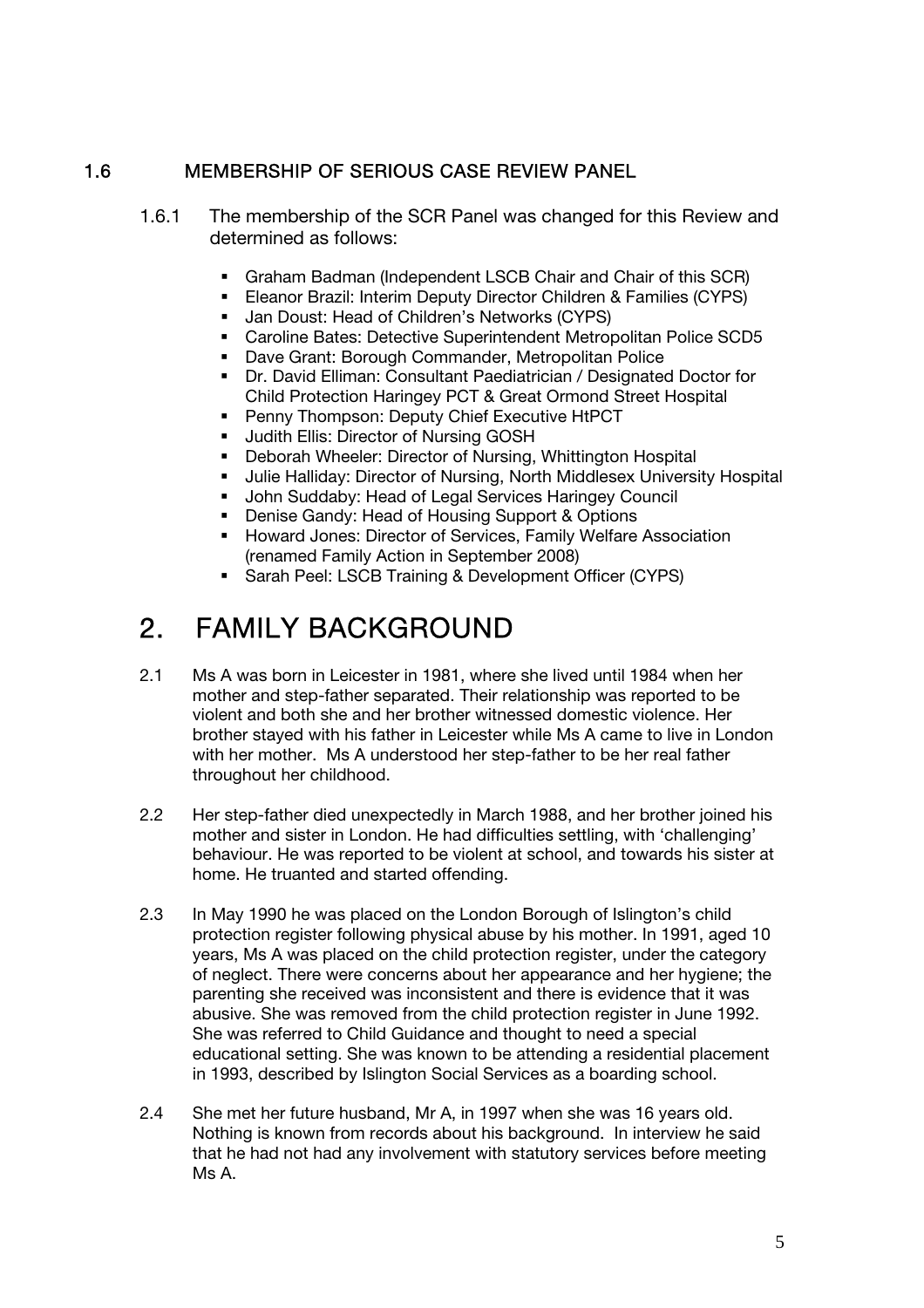## 3. SUMMARY OF AGENCY INVOLVEMENT UP TO PETER'S DEATH

3.1 In order to manage an account of agencies' involvement with Peter and his family, the author has divided the period into six phases. The separate involvement of each agency and the inter-agency involvement with the family is summarised.

#### The first phase: To the strategy meeting of  $12<sup>th</sup>$  December 2006

- 3.2 The agencies in Haringey involved with the family for most of this period were HARTS (Epic Trust), general practitioner and primary care mental health worker, health visiting, housing and the school.
- 3.3 In May 2001, Mr and Ms A presented themselves for housing assistance. They were offered temporary bed and breakfast accommodation. They were granted larger accommodation later that year, following the birth of a child and while at this accommodation Mr and Ms A married.
- 3.4 Prior to the birth of Peter, Mr and Mrs A had had other children (who are not the subject of this SCR and, in their interests, are not identified). It was known that Ms A struggled to cope with small children and that after one birth she suffered from post-natal depression.
- 3.5 In mid 2005, Ms A became pregnant with Peter, who was born on  $1<sup>st</sup>$  March 2006.
- 3.6 Ms A and her children were registered with the same GP. They were first registered on 15th April 2003. In July 2005 Ms A's current GP referred her to the PCMHW. There had been concerns that Ms A would experience postnatal depression following Peter's birth but this was not diagnosed.
- 3.7 On 3<sup>rd</sup> August 2006, Ms A was referred by the PCMHW at the GP practice, to HARTS - a voluntary sector service funded through Haringey Council's Supporting People Programme, providing housing related support. The purpose was to support her in relocating from her accommodation.
- 3.8 The family's first contacts with the health visiting service were when the family lived in Islington and Ms A was 18 years old. They knew that Ms A was known to social services and had been on the child protection register.
- 3.9 Following Peter's birth at the North Middlesex University Hospital (NMUH) on 1<sup>st</sup> March 2006, a health visitor undertook a new birth visit. She found Peter to be developing well and breast feeding. Nevertheless, in the light of the family history, the case was placed in a 'blue folder', denoting a cause for concern.
- 3.10 Ms A brought and collected the older children from their school. Mr A was more involved in the early years of their attendance. During the summer of 2006 Mr H was seen with Ms A at the older children's school and introduced as a friend. On one occasion, Mr H came into school with two younger children in a buggy, to collect one of the children who was unwell.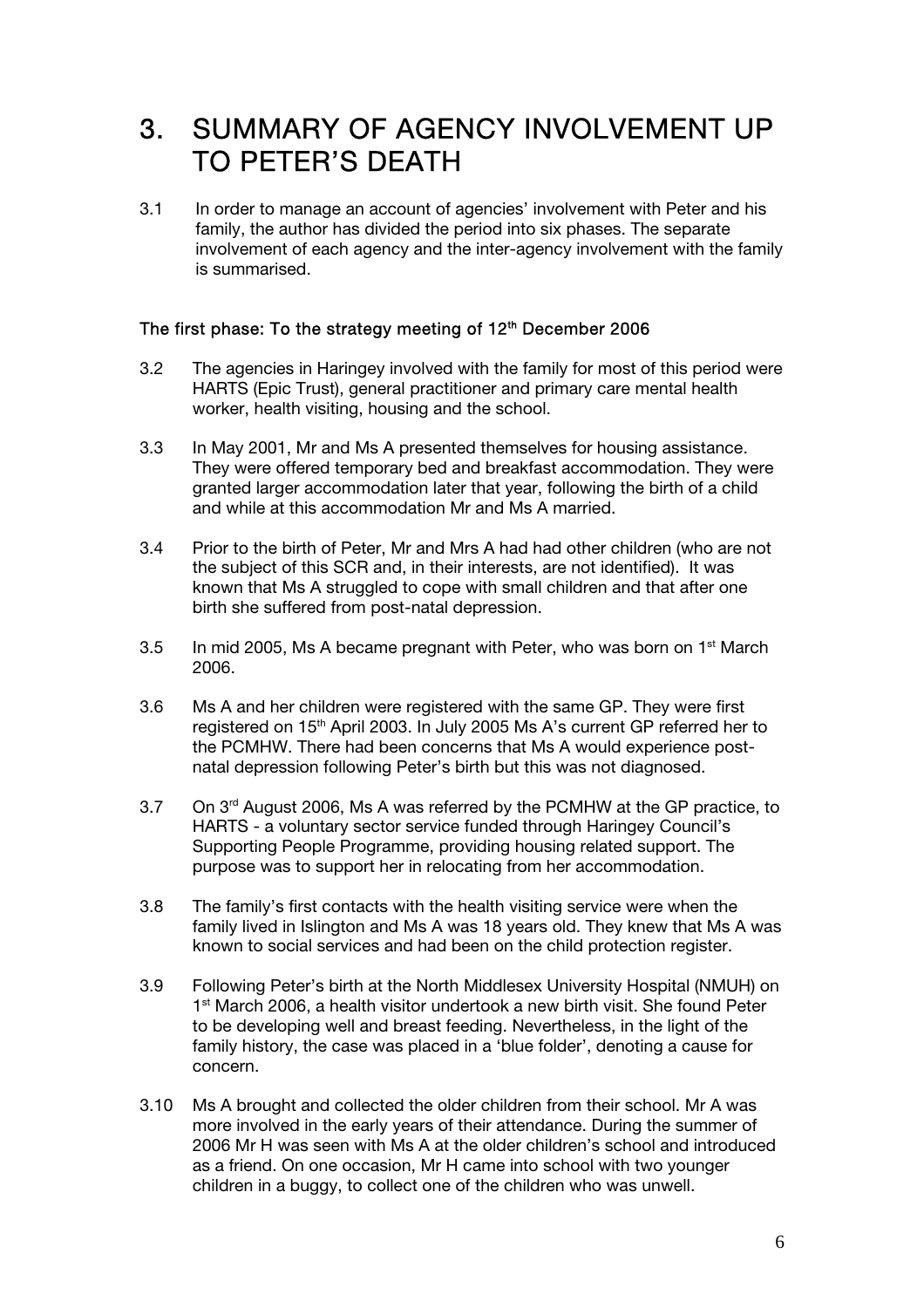- 3.11 On 18<sup>th</sup> September 2006 Ms A took Peter to the surgery with a cough and nappy rash. The GP recorded that in the course of the consultation she complained that the baby bruised easily, and that she might be accused of hurting him. Peter was six months old.
- $3.12$  On 13<sup>th</sup> October 2006, Ms A again brought Peter to the surgery saying he had fallen down the stairs the previous day. The GP examined him and he had a bruise to the left breast and left cranium. He advised Ms A to install a stair gate.
- 3.13 On 11<sup>th</sup> December 2006 Ms A telephoned the surgery and spoke to the GP. She said that Peter had a swelling on the head and asked what she should do. The GP invited her in so that he could examine the child. He told Ms A that he was going to refer Peter to the hospital.
- 3.14 At the Whittington Hospital a number of bruises were seen on his body and documented on a body map. Ms A said she did not know when or how the swelling on Peter's forehead had occurred. She attributed the other bruises to him climbing and falling and bruising easily, as well as slapping his body in play.
- 3.15 The body map made at the time shows extensive bruising to his buttocks and other bruises to his face and chest, including the swelling to his forehead which had triggered the referral from the GP. The test results indicated that he was not suffering with any condition which would mean that he would be susceptible to bruising easily.
- 3.16 While these enquiries continued, Peter remained in hospital.
- 3.17 A strategy meeting was held the next day  $(12<sup>th</sup>$  December 2006). A contemporaneous note of the strategy discussion in social care records referred to "pummelling" as a possible explanation for the significant bruising on his buttocks.

#### The second phase: from the strategy meeting on  $12<sup>th</sup>$  December 2006 to the Initial Child Protection Conference on 22nd December 2006

- 3.18 The strategy meeting was attended by a social worker and a detective constable from the Metropolitan Police. There was clear concern about Peter's welfare and a decision was made that he could not return to the family home until the s.47 enquiries and police investigation had been completed. Mr A offered to take time off from work to care for his son but this was not taken up because Ms A claimed he had slapped the children in the past. The notes of the meeting indicated that the parents were separated and that 'mother has a friend, Mr H. He is not alone with the children'.
- $3.19$  On  $13<sup>th</sup>$  December the police officer and the social worker made a joint visit to the school to interview two of the older children. They were seen separately. Neither the school nor health services had concerns about their physical safety.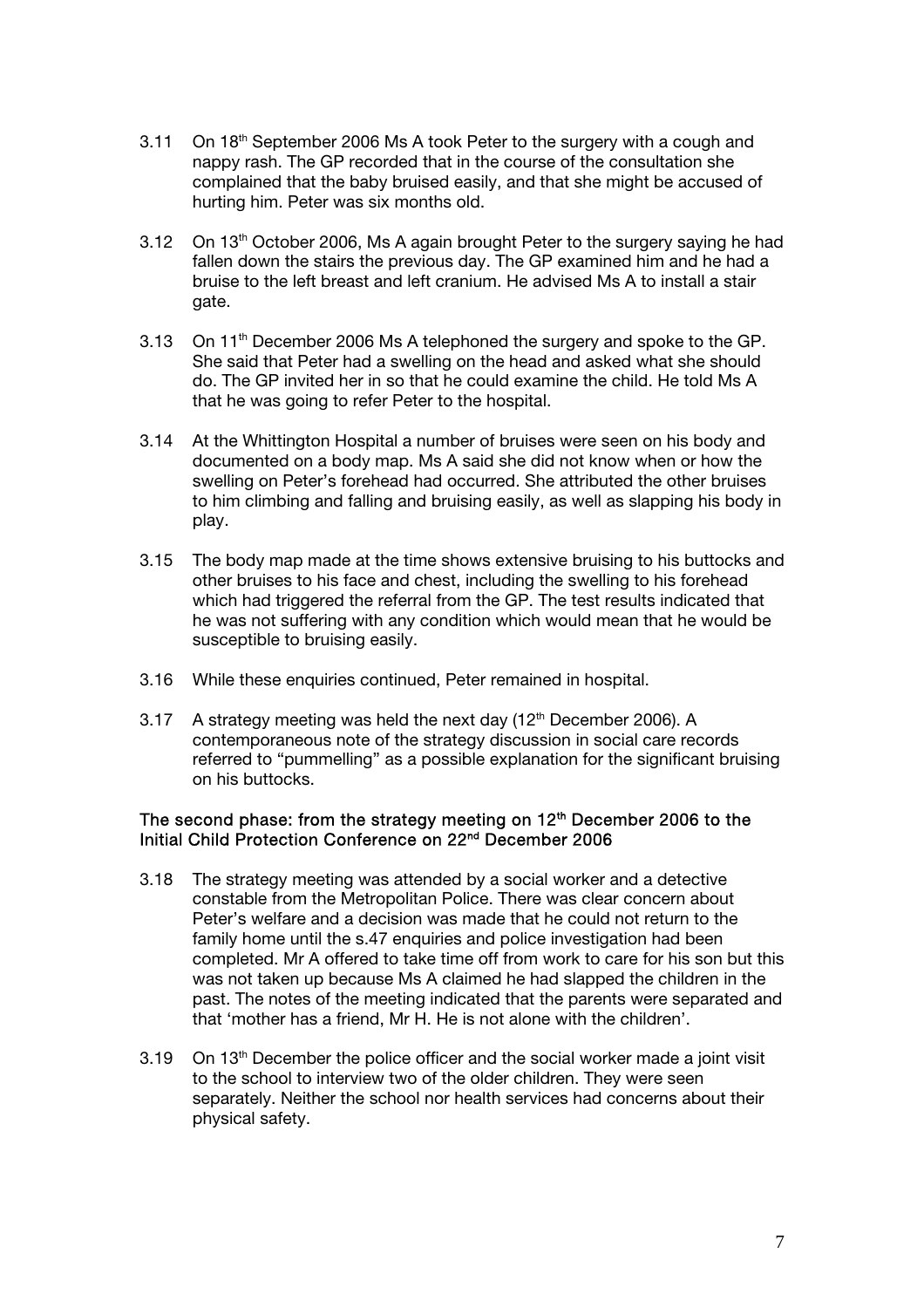- $3.20$  In a detailed letter dated  $14<sup>th</sup>$  December the consultant paediatrician stated that the combination of bruising seen 'is very suggestive of non-accidental injury'.
- 3.21 Peter was discharged from the hospital ward on  $15<sup>th</sup>$  December to the care of Ms A's friend, Ms M.
- 3.22 During the visit to the hospital, the police officer interviewed Ms A under caution. Ms A provided the police officer with a number of hypothetical explanations for what may have caused the injuries to Peter. Ms A was unable to provide the police with any clear explanation for the injuries and denied that she or her mother were responsible.
- 3.23 On 19<sup>th</sup> December the police arrested Ms A and Mrs AA. During their interview neither gave any specific explanations of how the injuries occurred but gave the same possible causes as previously. They identified only Ms A and the children as living in the home, with Mrs AA staying occasionally. However there was no direct questioning of either of them about who else might access the home or any associates. The police were aware that Mr A and Ms A were separated, and there was a man called Mr H who was mentioned but only as a 'friend'.

#### The third phase: the initial child protection conference

- 3.24 An initial child protection conference of those agencies involved was held on 22nd December 2006.
- 3.25 The GP did not attend because he was not invited. The paediatrician from the Whittington Hospital was invited but gave her apologies because she had an outpatient clinic and contributed a detailed written report. Nobody was sent instead to represent her views. A doctor from the Child Development Centre (CDC) was also invited but gave apologies. The social worker presented a report that included information about Ms A's background history obtained from LB Islington.
- 3.26 A legal representative of the local authority was present. Ms A also brought a legal representative. The police were represented by the investigating police officer. Their investigation into the injuries to Peter was continuing. The police say that they understood that Peter would not be returned home until the police investigation was completed, and noted that this is not recorded in the minutes.
- 3.27 Ms A was not able to give any explanation of how Peter's injuries had occurred.
- 3.28 Peter had a good relationship with his father, which was seen when he went for his bone scan when only his father could calm his distress.
- 3.29 In summarising, the Chair reminded the conference that the paediatrician at the Whittington Hospital was of the opinion that the injuries to Peter were non-accidental in nature. No adult had given any explanation of how Peter had sustained these injuries and who was with him when he sustained them. This was very concerning for a nine month old baby. Peter was eventually registered for both physical abuse and neglect.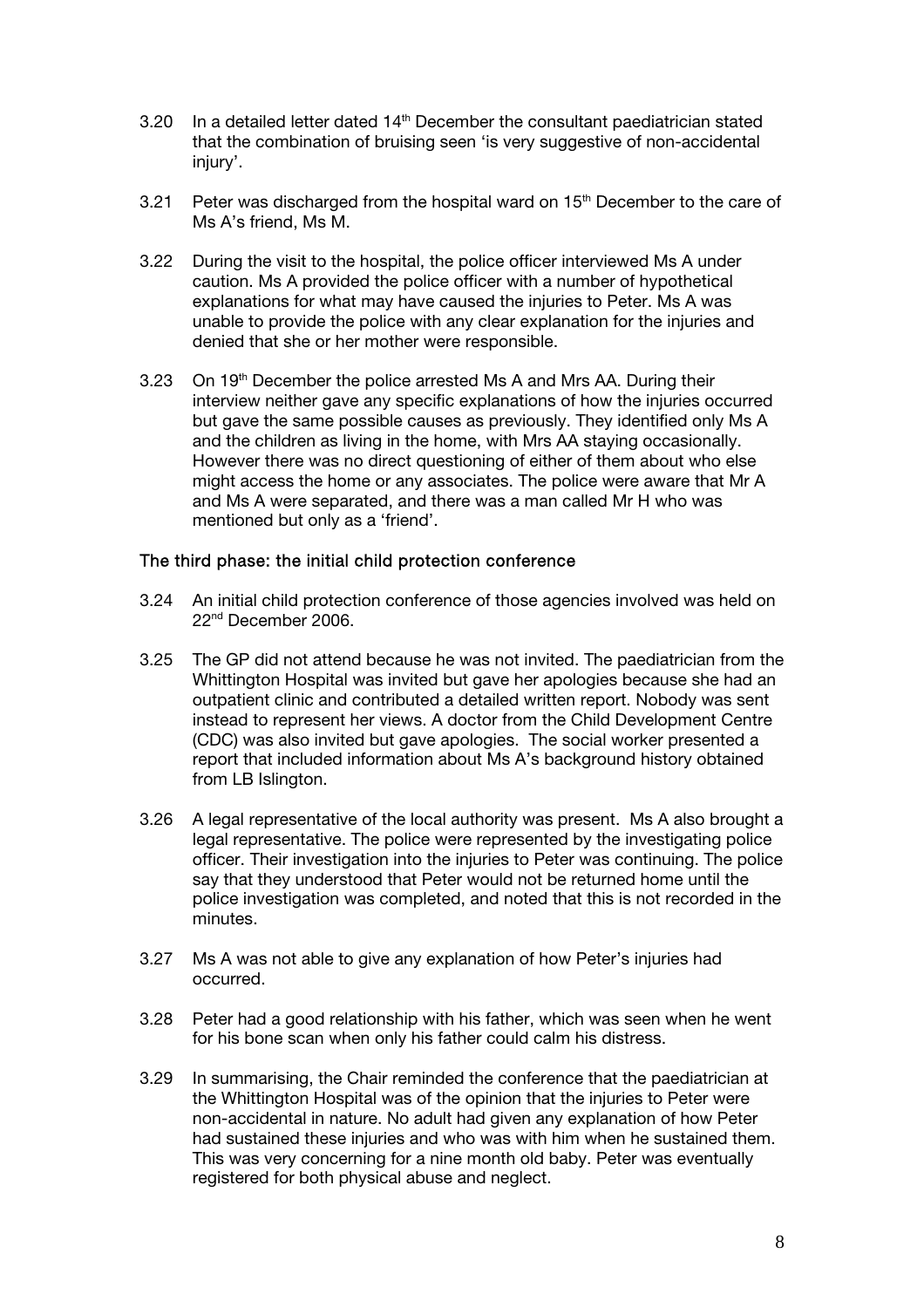3.30 Most participants agreed that one of the other children should also be registered for neglect. None of the conference members supported the registration of other children in the family.

#### The fourth phase: from 23rd December 2006 to the first review child protection conference on 16<sup>th</sup> March 2007

- 3.31 During the period following the initial child protection conference, Peter and another child were seen regularly by the social worker, and collectively very frequently by the health visitor, the FWA project worker and the GP. The older children were seen almost daily during the week as they attended school regularly. What was seen of the relationship between mother and the younger children was assessed positively.
- 3.32 Ms M, with whom Peter was staying, reported that he had bruises on his testes and claimed that these had been caused by hospital staff doing a scan. The bruising on his buttocks had gone.
- 3.33 Social workers visited the family home on  $24<sup>th</sup> 27<sup>th</sup>$  and  $29<sup>th</sup>$  December 2006. Ms A saw her son three times on Christmas Day.
- 3.34 The legal view, given orally immediately following the child protection conference and confirmed by email on 29<sup>th</sup> December 2006, was that the threshold for care proceedings had been met, but this did not prompt the Children & Young People's Service to initiate care proceedings in respect of Peter.
- 3.35 The first core group meeting was held on 10 January 2007 and Ms A attended with Peter. A review strategy meeting was held on 24 January and agreed that if the injuries were non-accidental, it was not clear who the perpetrator was. The police agreed that Peter could go home once Ms A made alternative arrangements for the dogs.
- 3.36 Peter returned home on 26<sup>th</sup> January 2007. The family moved to their new home on 19<sup>th</sup> February 2007. There was a change of social worker.
- 3.37 Over the next month all the children were seen by another GP in the practice – they were judged to be well and happy. There was a social work visit on 20<sup>th</sup> February and all the children were seen; the social worker observed a good relationship between Peter and his mother.
- 3.38 On 5<sup>th</sup> March, the school nurse phoned the social worker to say that she had observed Ms A that day shouting loudly and slapping the cheek of one of Peter's siblings outside the school. The sibling was seen alone and confirmed the assault. Ms A had already agreed to attend a parenting programme and the social worker proposed no further action.
- 3.39 On visits to the home on  $5<sup>th</sup>$  March and on  $8<sup>th</sup>$  March the social worker saw Peter happy and smiling.
- 3.40 On 13<sup>th</sup> March the social worker interviewed Mr A. This was the first time that he had been seen since the December admission to the Whittington Hospital. Mr A wanted more contact with his children and he was advised by the social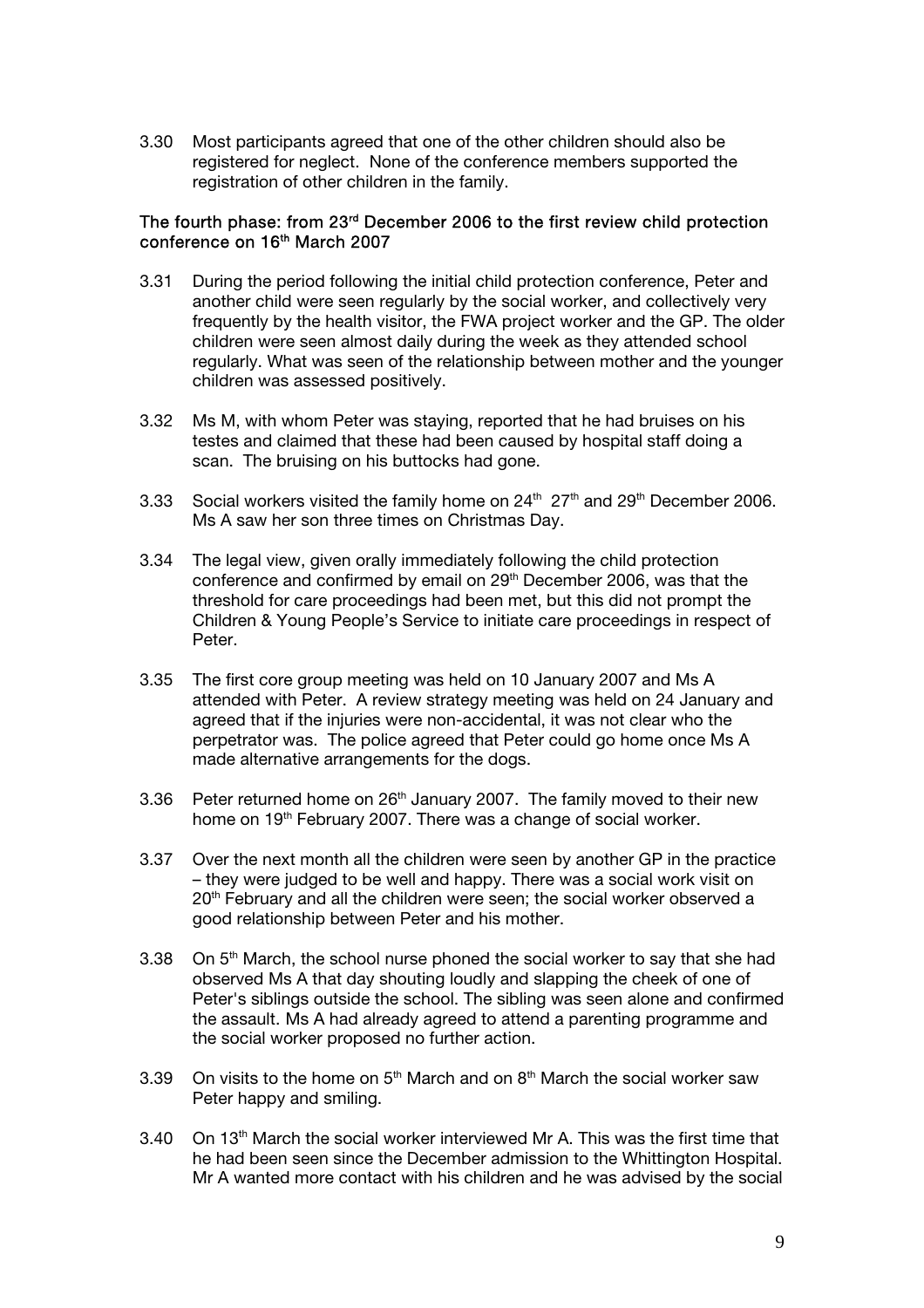worker to get legal advice. He said that Ms A had a boyfriend whom he had seen at the family home. Later, Ms A angrily denied this to the social worker. Mr A said that he did not believe that Ms A would hit the children.

 $3.41$  At the review child protection conference on  $16<sup>th</sup>$  March the social worker was to increase the frequency of her announced and unannounced visits to weekly. The plan now was for monthly contact with the health visitor, either at the home or at the clinic.

#### The fifth phase: from the first review child protection conference to  $18<sup>th</sup>$  July 2007

- 3.42 On a visit to the PCMHW on  $23<sup>rd</sup>$  March, Ms A was angry and upset with the social work service because she said that the high frequency of visits she was receiving were preventing her from relaxing and enjoying her children.
- 3.43 A core group meeting was held on 29<sup>th</sup> March 2007.
- 3.44 At 4.40 pm on 9 April Ms A took Peter to A & E at the North Middlesex Hospital. The triage nurse noted a large boggy swelling to the left side of his head. Mother's account was that four days earlier he had been pushed against a marble fire place by another child of his age. Apart from being grizzly over the next two days he had seemed fine but he had woken that morning with neck pain, holding his head to the left side. He had a small round bruise on his right cheek, a rash on the back of his arms and obvious head lice. Tests were done for meningitis because of the rash and neck stiffness, although this was eventually ruled out. Body maps indicated bruises and scratches on his face, head and body.
- 3.45 Ms A said that she had a friend in the waiting room who had witnessed the fall, and she was fearful that Peter would be taken into care because he was on the child protection register. The friend is now thought to have been Mr H. Peter was admitted to a ward for 48 hours' observation. A man referred to as his father was present on two evenings but didn't stay. Ms. A was reported to have stayed with him throughout his stay. It is not certain who was caring for the other children during this time.
- 3.46 A hospital nurse confirmed to the social worker that the child had been brought in because he was injured but that it was not viewed as nonaccidental because the mother had stated that the injury had been caused by another child. It is reasonable to infer that staff had been misdirected as to the possible cause and they speculated that he had experienced some kind of allergic reaction. By this time there was no sign of the original injury. The social work team agreed the discharge. No referral was made to the police.
- 3.47 Peter was discharged home on 11<sup>th</sup> April 2007. The discharge report of  $17<sup>th</sup>$ April from the hospital referred to Ms A reporting a trivial head injury, caused by playing with siblings, a few days before admission.
- 3.48 The social worker next visited the home on  $24<sup>th</sup>$  April and saw Peter and the other children. Peter appeared unsteady on his feet and the social worker discussed this with Ms A.
- 3.49 A core group meeting was held on 2<sup>nd</sup> May.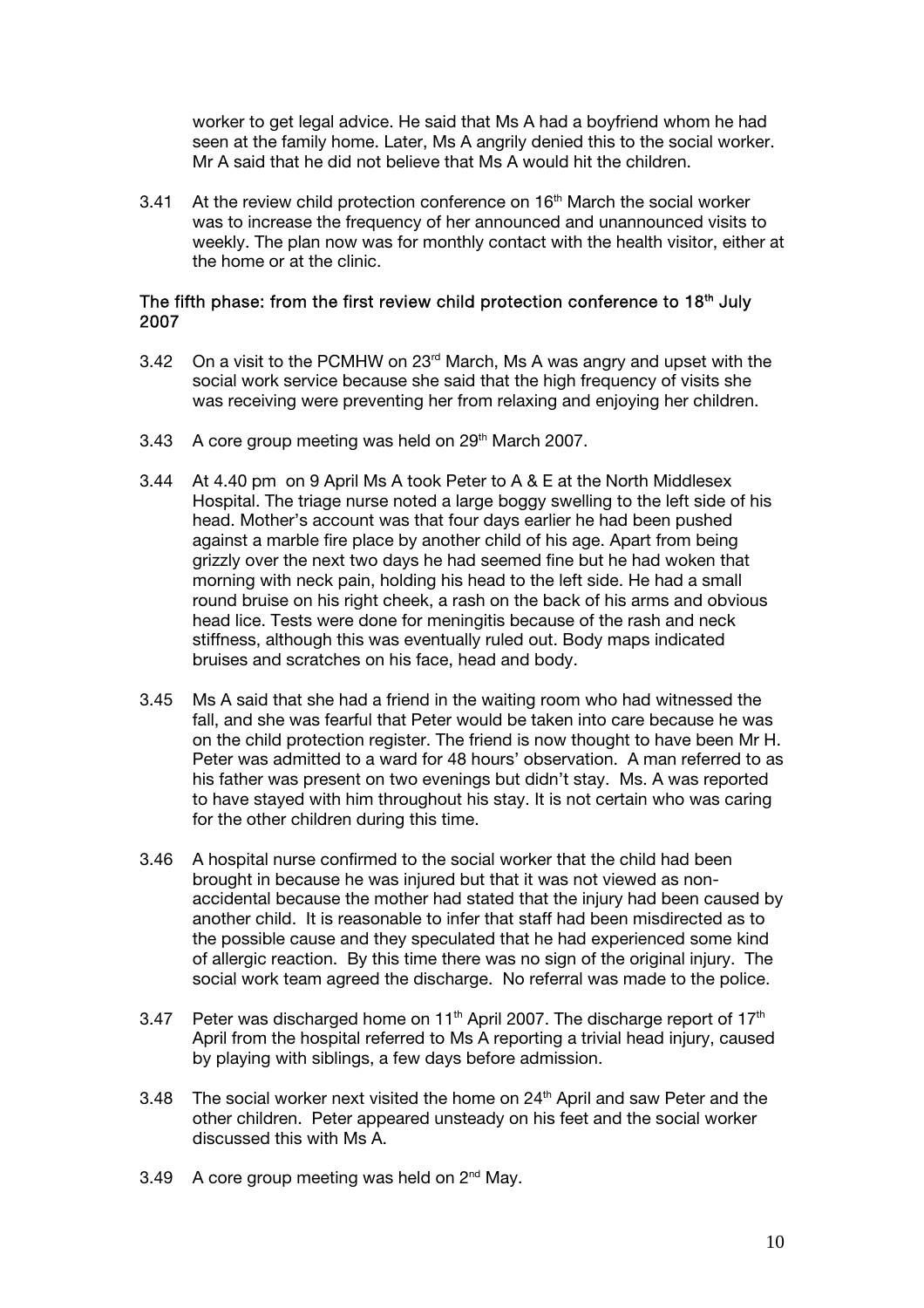- 3.50 On  $9<sup>th</sup>$  May the health visitor saw Peter at home and he was observed as a lively and active toddler. He was clean and appropriately dressed. On 16<sup>th</sup> May the FWA project worker made a home visit and saw Peter and one of the other children playing happily. On 21<sup>st</sup> May all the children were seen by the social worker and were well and playing happily.
- 3.51 On 1<sup>st</sup> June the social worker made an unannounced visit to the home and observed a bruise under Peter's chin. Ms A said it was caused in a squabble with the child of a friend. The social worker requested that Ms A take Peter to the GP. Peter was taken to A&E at the NMUH, who were aware that he was on the child protection register.
- 3.52 At the hospital, a history was taken. Ms A's account was that a friend had been staying between  $25<sup>th</sup>$  and  $28<sup>th</sup>$  May and she thought the bruises were caused by rough play with the friend's 22 month old child. During the consultation he banged his head once and fell twice onto his bottom. There were multiple bruises and scratches of different ages on his body, and only some could be explained by normal rough play and falls. There was a grab mark bruise on his lower right leg that doctors were particularly concerned about; Ms A said that she had grabbed him on his leg to prevent him falling off a sofa. The social worker was happy for Peter to be discharged home because a friend would be staying with the family over the weekend. The social worker said she would pick things up on the following Monday.
- 3.53 The police were informed and elected not to undertake a joint investigation but to allow the social worker to look into it and to call them in if she felt that they had a role.
- $3.54$  On  $3<sup>rd</sup>$  June, when the health visitor contacted the hospital, they added that Peter also had an infected finger when seen, that the findings were inconclusive, and that Ms A was observed to have bonded well with the child.
- 3.55 The police were convinced that the injuries were non-accidental and requested that a strategy meeting be arranged. This took place on  $4<sup>th</sup>$  June 2007. Agreement was reached to: undertake s.47 enquiries; hold an urgent legal planning meeting to consider care proceedings; fast track a paediatric assessment; make arrangements for Peter to be supervised at the family home by the family friend Ms M; agree a contract with Ms A; and find a childminder to assist with childcare during the day. A joint investigation by the police and children's social care was ongoing. Ms A was interviewed by the police and she offered a variety of possible causes for the injuries and no admissions were made.
- 3.56 On  $5<sup>th</sup>$  June, Ms A and Ms M, the family friend, met the team manager to sign a written agreement to the effect that Ms A and Peter would not be left alone together. There would also be a childminder for Peter and one of the other children on particular days. The agreement was to be reviewed in two weeks.
- 3.57 The police felt that while their investigation into the injuries was still taking place Peter should be removed from his mother's care.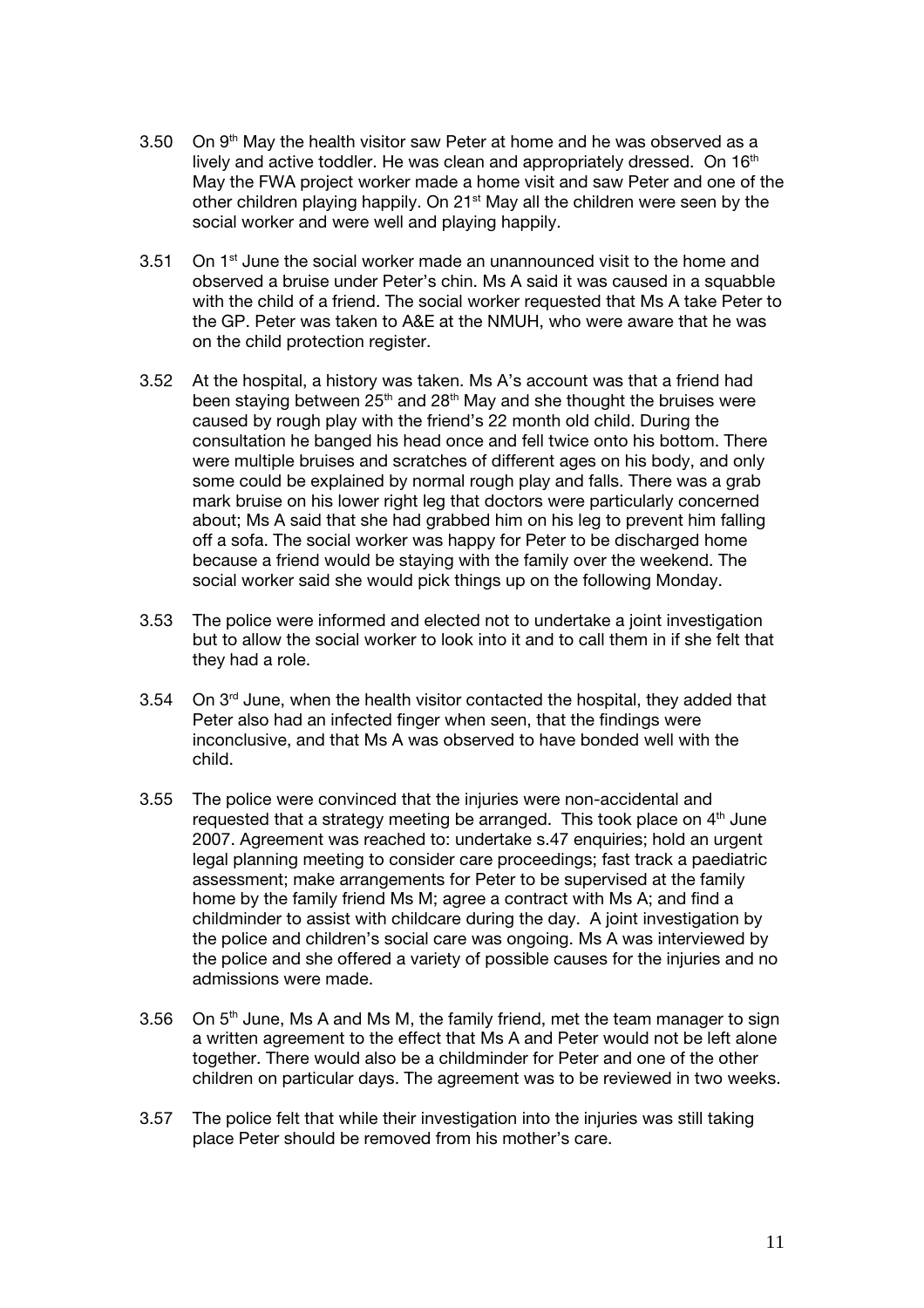- 3.58 On  $8<sup>th</sup>$  June 2007, the review child protection conference was held. The social worker took the conference through the injuries of  $1<sup>st</sup>$  June and said they could not all be explained by Ms A's account. The reasonable conclusion from the medical examination was that the injuries were probably non– accidental. The meeting was informed that a legal planning meeting was to be held within the next week to inform future decision making. The conference Chair expressed her concern that Peter was experiencing the same injuries for which he was originally placed on a child protection plan. In addition, if they were caused by Peter's own behaviour as his mother claimed, then they should be occurring continuously rather than in a pattern of serious but intermittent injury.
- 3.59 On 15<sup>th</sup> June the FWA project worker made a home visit. Ms A's friend Mr H was present. Ms A was upset at being arrested for the injuries to Peter. She was happy to speak in front of Mr H because he knew everything.
- 3.60 On 19<sup>th</sup> June Baby Peter and one of the other children were seen by the social worker at the childminders. Both children interacted well with the three other children being looked after. The childminder did not convey any concerns. A core group meeting was also held on 20<sup>th</sup> June.
- $3.61$  On 29<sup>th</sup> June the social worker had a message from the childminder that Ms A had taken Peter away. The SW tried to contact Ms A on three occasions that day without success. On 2 July the SW made contact with Ms A who said that she was looking after her uncle in Cricklewood. She would be returning on either  $4<sup>th</sup>$  or  $9<sup>th</sup>$  July depending on his health.
- 3.62 The school electronic attendance printout shows that two of the older children were away from school between  $29<sup>th</sup>$  June and  $5<sup>th</sup>$  July.
- 3.63 On 9<sup>th</sup> July the social worker made contact with Ms A, who was back in Haringey. She was at a Walk In Clinic (WIC) for Peter. At a home visit that day the social worker saw all the children. Peter's ear was red and looked sore. Ms A showed the social worker the medication which had been prescribed at the walk in centre.

#### The sixth phase: from 18<sup>th</sup> July to 3<sup>rd</sup> August - the final two weeks of events leading to Peter's death

- $3.64$  On 18<sup>th</sup> July, Ms A and Peter were seen at the clinic by the health visitor. Peter's weight had reduced to the 25<sup>th</sup> centile although his appetite was described as good. It was reported by Ms A that he had been seen at the Walk In Clinic on 16<sup>th</sup> July (although it was in fact on  $9<sup>th</sup>$  July) and treated with cream for his head scabs. It was noted that Peter was on a child protection plan and was well groomed and nourished and that there were no unexplained physical injuries. He had also been given antibiotics for his ear infection. His left ear was red on the outside and his lobe appeared to be infected. Ms A explained that she had caused the bruising around his ear while she had been trying to clean it. Ms A was advised again to go to the WIC at the NMUH. The health visitor contacted the social worker, who tried without success to contact Ms A to discuss her concerns.
- 3.65 On 19<sup>th</sup> July Ms A took Peter to the WIC at NMUH where they were referred to A&E. A history was taken and he was assessed and described as alert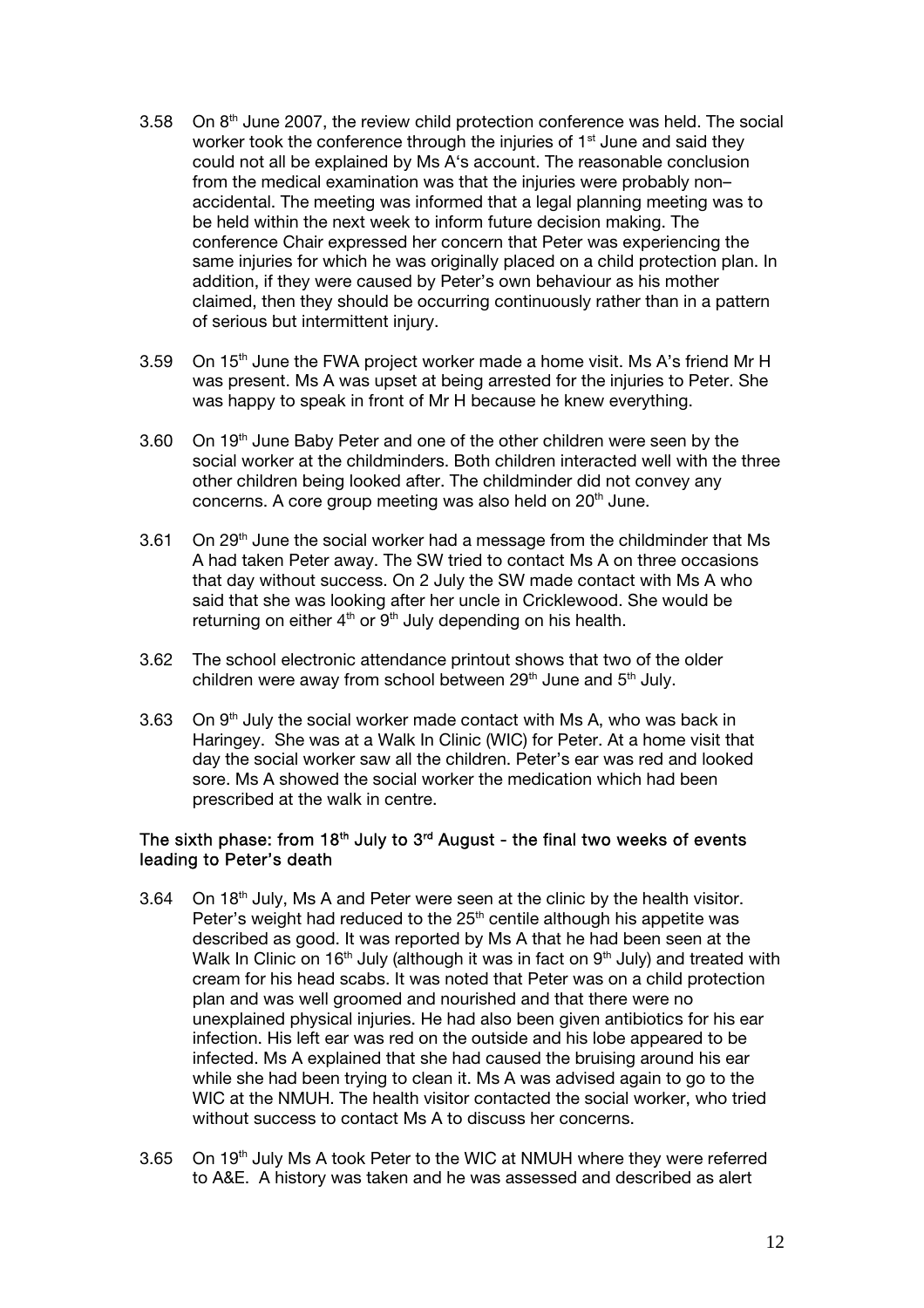and looking around. He had an infected scalp with bloody scabs, head lice and blood around the left ear where he had been scratching. He looked grubby and the middle finger of his right hand was infected in the nail bed. Ms A said that he had developed a hives reaction on his head to red Leicester cheese which became infected from scratching. The infection was not investigated by doctors. A&E phoned the emergency duty team.

- 3.66 On  $23<sup>rd</sup>$  July the childminder phoned the social worker to say that she could no longer care for Peter and the other child because of his scalp infection and their head lice. The social worker phoned Ms A and expressed concern that the infection was taking too long to clear up and that Ms A should take him to see the GP. On 26<sup>th</sup> July the SW phoned Ms A after she had taken Peter to see the GP. According to Ms A the GP was unable to prescribe more antibiotics, was not concerned, and thought Peter might have had an allergic reaction to the head lice treatment. The GP recognised the need for concern, but did nothing because he thought others would do something, and the child was being seen at the Child Development Centre in a few days.
- 3.67 On 25<sup>th</sup> July the legal planning meeting took place, and the decision was made that the case did not at present meet the threshold for care proceedings but that the position should be reviewed in light of further reports expected.
- $3.68$  On  $30<sup>th</sup>$  July all the children were seen on a planned home visit by the social worker on their own and with Ms A. Peter was in the buggy, alert and smiling but overtired. His ear was sore and slightly inflamed. He had white cream on the top of his head and Ms A thought the infection had improved. Peter's face was smeared with chocolate and the social worker asked that it be cleaned off. The family friend took him away to do so and he did not reappear before the social worker left. Ms A said she had a GP appointment and mentioned grab marks on Peter. She was worried about being accused of harming him.
- 3.69 On 31st July the police met with the Crown Prosecution Service (CPS), who advised no further action on both of the investigations.
- 3.70 On 1<sup>st</sup> August Ms A took Peter to the CDC appointment, accompanied by her friend Ms M, whom the doctor took to be a foster carer for Peter. The referral had made clear that Peter was on the child protection register but not that he was the focus of current enquiries for injuries. Peter was unwell with a temperature and a runny nose. He had visible bruises. Ms A shared her concerns about his behaviour. A paediatric social, developmental and family history was taken. Ms A became tearful when reporting that CYPS had accused her of causing the bruises to Peter. She said that he was a much wanted boy. His weight was now on the  $9<sup>th</sup>$  centile – a considerable weight loss.
- 3.71 The doctor concluded that he was unwell and miserable due to a possible viral infection. He had a history of recurrent bruising and recurrent infections; a history of abnormal behaviours – aggression, head-butting, head banging and hyperactivity – and there was a possibility that he might have some underlying metabolic disorder. In her notes of  $8<sup>th</sup>$  August, the doctor said that she had advised Ms A to go to the GP or the hospital A&E if Peter did not get better. He was not examined by the GP. No reports had been provided of his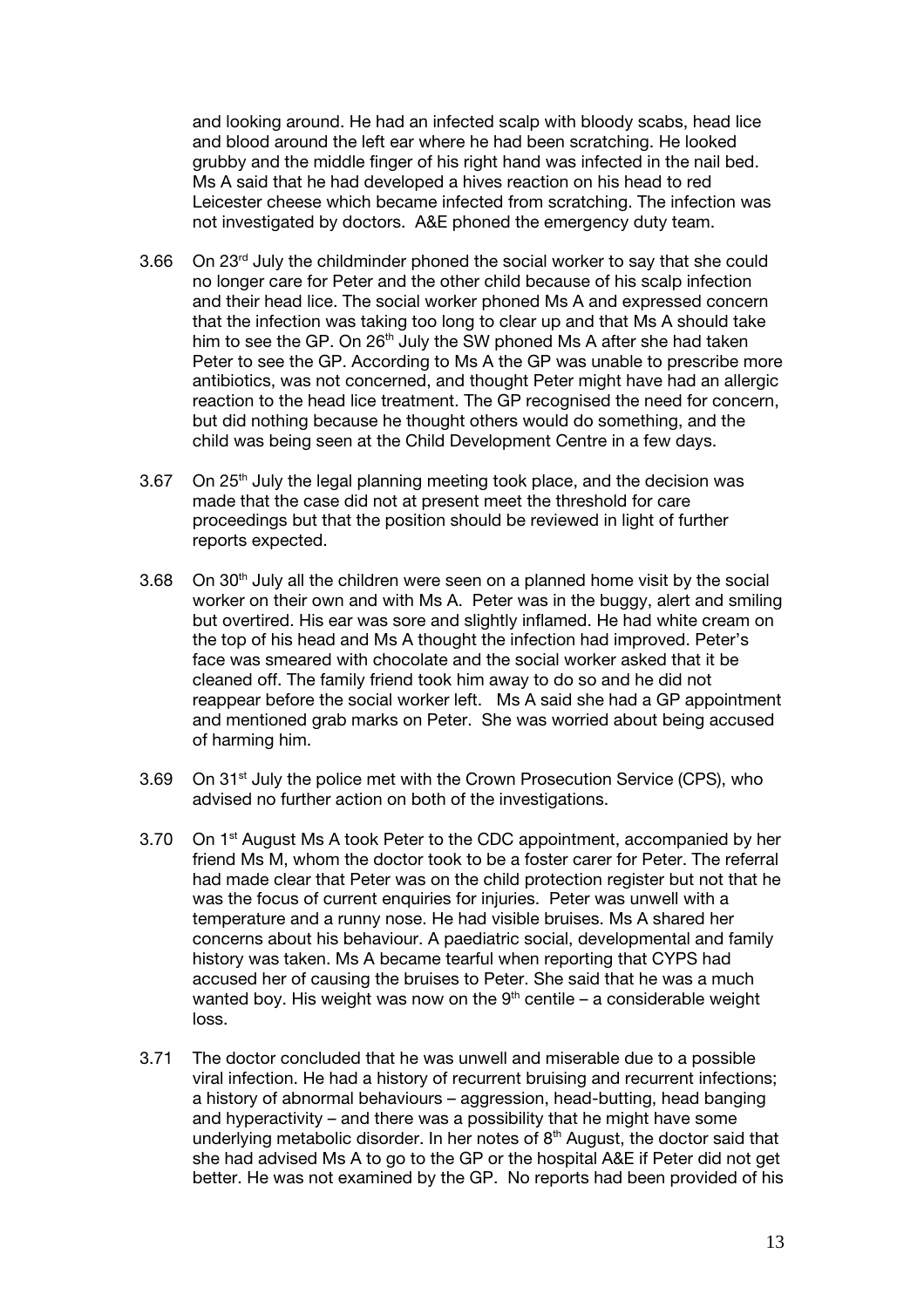previous admissions and attendances at the Whittington and NMUH for possible non-accidental injuries, nor were they sought.

- $3.72$  On  $2<sup>nd</sup>$  August Ms A was seen by the police at the social services offices and was told that neither prosecutions would be pursued.
- 3.73 On 3<sup>rd</sup> August the London Ambulance Service responded to a 999 call at 11.35am. The caller was Ms A, who reported a 17 month old child, taking antibiotics, who was now not moving. She reported to the crew that she had last seen him at approximately 1 am and that he had been unwell recently with a fungal infection. Ms A travelled in the ambulance to NMUH with Peter. He was pronounced dead at 12.19 pm.

## 4. LESSONS TO BE LEARNED

This section outlines the main lessons to be learned which when applied, should prevent significant harm occurring to future children in similar circumstances.

## 4.1 THE NEED FOR AUTHORITATIVE CHILD PROTECTION PRACTICE

- 4.1.1 The only leverage which the inter-agency response has in a situation in which a child is believed to have been harmed by those unknown, is the motivation and sense of responsibility which the parents/carers have for the child. The s.47 enquiries by CYPS, the investigation by the police, and the child protection conference, were all opportunities to discover the extent to which the parents /carers loved the children and were able to demonstrate their responsibility to care for and to protect Peter.
- 4.1.2 Although perhaps not consciously, a parent/carer in Ms A's situation is testing the resolve of the safeguarding and child protection systems. She had not yet found it necessary to disclose what has happened to Peter, and in particular who had caused the injuries. From the beginning she was given every indication that she may not need to do so.
- 4.1.3 Agencies were too willing to believe Ms A's accounts of herself, her care of the children, the composition of her household, and the nature of her friendship network. Such an account may well have proved to be accurate when tested over time, but at that stage it should have been be assumed that it might be self-serving. The danger is an over-identification with the service user in a wish to support and protect the child's place in the family. There was already reason to believe that she was not being truthful about the injuries to her child.
- 4.1.4 Peter was the subject of a child protection conference in December 2006, with injuries so serious that they met the threshold for care proceedings. Although it cannot be known for certain how the injuries occurred, the medical view of the causes of the injuries went as far as it could in offering a non–accidental opinion – and it was gradually discounted. The likely explanation is that the injuries were not regarded as sufficiently serious and that there was an over-identification with the parent whose account of possible explanations was perceived to be plausible. Too little significance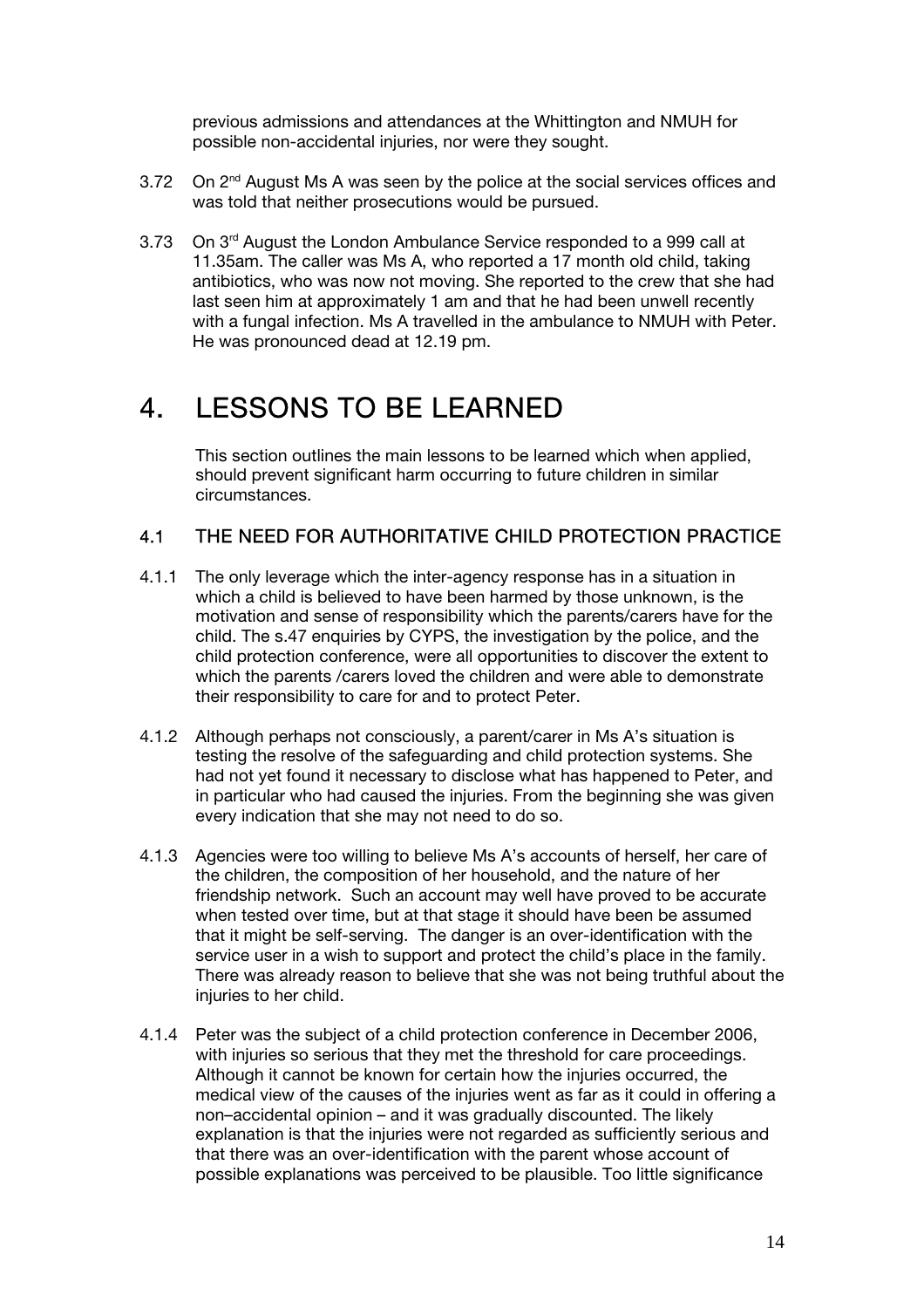was given to Ms A's own childhood experience of serious physical and emotional abuse and the possible impact of it both on her own parenting and her ability to manipulate the system .

- 4.1.5 Neither the paediatrician nor a representative of the hospital medical team was at the child protection conference to advocate for the reality of the child's injuries. There was the real possibility that force had been used on Peter by an adult, that nobody was accepting responsibility, and that somebody was covering up. That was the reasonable inference and it should have guided the initial inter-agency response. It is difficult to understand how Peter could be returned to the family home after he has been seriously injured, possibly deliberately by an adult, and there is no resolution of who did it. It is reasonable to presume that Ms A was hoping to get away without either admitting to it herself or disclosing the identity of the perpetrator. It is the view of the author that just as the services have been testing her, she is testing the resolve of the services.
- 4.1.6 It is important to reflect on the process which took place at the conference. The majority of the members of the conference were not specialists in child protection. Their function was to bring safeguarding awareness to their daily work with children (e.g. the school) or to work in promoting the children's welfare (e.g. Family Welfare Association). They do not carry the main responsibility for protecting Peter and it was unwise for the conference Chair to give them the responsibility for deciding the basis of the child protection plan. It is the role of Chairs, with their experience and expertise, to guide the members to a conclusion and note where there are any dissenters.
- 4.1.7 There may not have been sufficient awareness on the part of the participants, and particularly the Chair, of the dynamics of the relationships between the participants, and the part which procedures could play in minimising any adverse effects. Ms A's presence in the meeting would have an influence on the agency representatives, who may feel that they need to protect their relationship with her as they have to work with her in the future. The impact of her presence would be compounded by the fact that she was accompanied by a solicitor. Ms A was apparently a dominating and forceful personality who may have intimidated people in the meeting and certainly had done so outside of it. Most importantly, there was reason to believe that she had not been frank about the injuries to Peter and who had caused them. There is provision to ask a parent to leave a meeting for part of the time, to check that there are not things being held back because of her presence.
- 4.1.8 Child protection plans were not required for all the children. It is true that no concerns had been expressed by the agencies about the care of the older children, and there was no indication of neglect or of injury when they were examined shortly after Peter's injuries came to light. However, two children were on child protection plans. Either these children were being selected deliberately for maltreatment or they exhibited the vulnerabilities of generally neglectful parenting because they were younger. As the adults had refused to disclose what had happened to Peter, it was reasonable to conclude that all the children could be at risk of significant harm, and all of them should have received the added security of a child protection plan.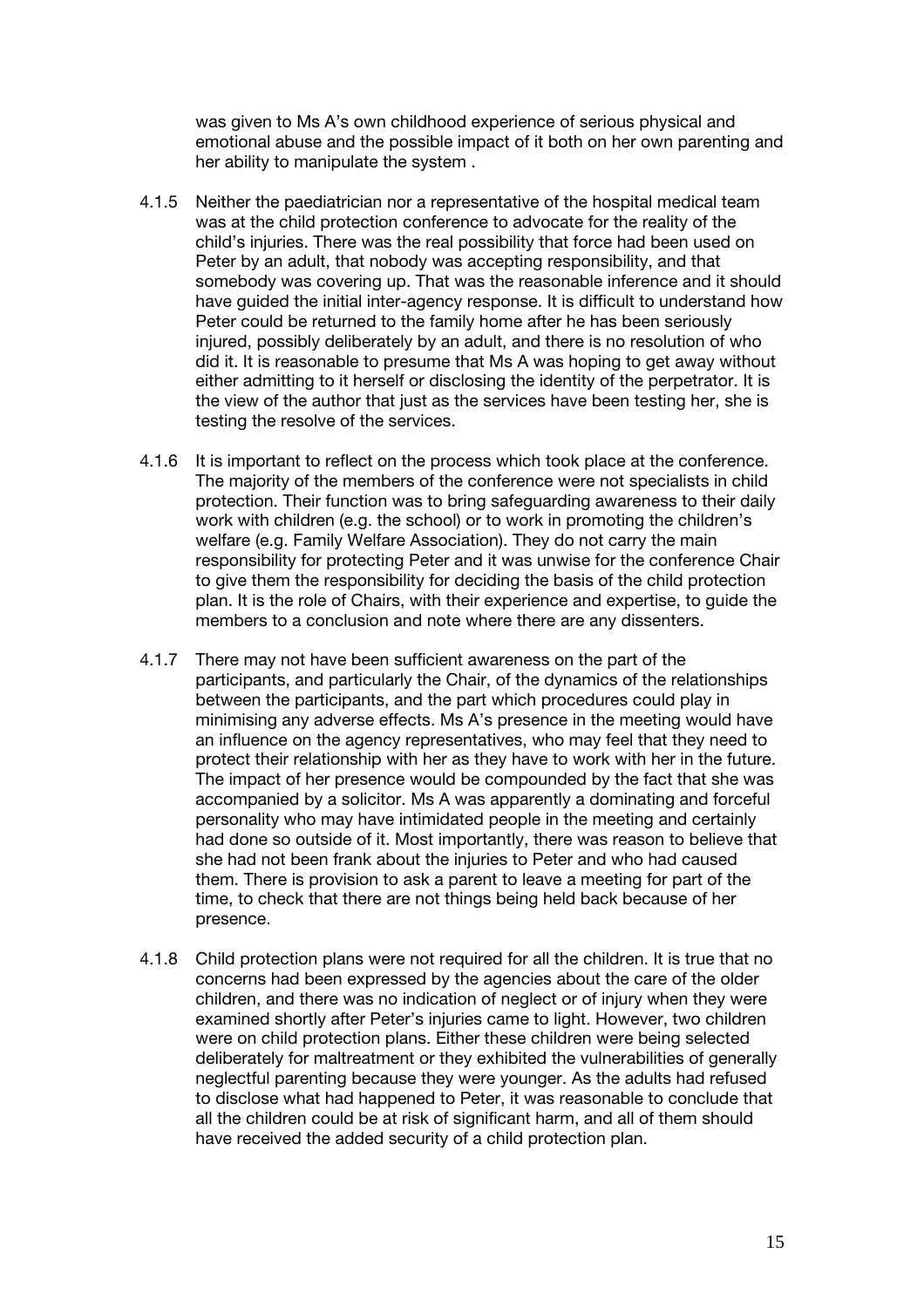- 4.1.9 The fact that children are on a child protection plan is an important signal to other agencies that they should carefully monitor their welfare. Discriminating between children in this manner can be a way of agencies trying to be fair or to reward the parent by saying that not all her parenting is poor. Not only were all the children experiencing a degree of neglectful care but it can give the wrong message to parents: that they only need to improve their parenting in respect of some of their children.
- 4.1.10 The components of the child protection plan were never developed, at least in writing. The plan was wrongly conceived and if it was carried out literally then it would not have the desired impact on Ms A's parenting. It was unlikely to prevent further neglect or injuries to Peter if the element which had caused it in the first place was still present. Instead, Peter was regarded as a routine case, with injuries expected as a matter of course, and the case was given the standard and well-tried approach to a family in need of support. Clearly nobody knew what the psycho-social problems/needs possibly were, reflected in Peter's injuries and the neglect of at least one other child.
- 4.1.11 Placing Peter with a family friend was a clear indication to Ms A that services wanted, if possible, to keep the child with the family, despite his injuries. The injuries are not being taken too seriously. She can reasonably infer that the services need her to care for Peter more than she needs to be honest with them. The implications of the inter-agency and local authority actions appeared to be that this kind of occurrence was not surprising in a family like this. The level of concern was too low; little significance was given to the possibility that a small baby had been injured deliberately, with no account given of it by the adults involved; the expectations of parental care in the family were low; as were the expectations of the services of their own ability to influence events in the family.
- 4.1.12 What was required was an authoritative approach to the family, with a very tight grip on the intervention. Ms A needed to be challenged and confronted about her poor parenting and generally neglectful approach to the home. Clear targets should have been set with short timescales, particularly in respect to the way she turned the older children out for school, and the upkeep of the home. What needed to be achieved were not those goals in themselves, as important as they were, but understanding her response to the demands placed on her; to discover her motivation and capacity to be a responsible parent. It is likely that these demands would have proved to be stressful for Ms A to achieve. It would have brought to the surface the emotions deriving from her deprived background and would probably be reflected in anger, evasion, resentment and protest. She was angry with the services even though they made no demands on her apart from her time. The passive acceptance of her continued poor parenting was a fundamental problem in the inter-agency approach.
- 4.1.13 A significant deficit in the first intervention with the family, which was then perpetuated, was the failure to establish the identity of Mr H, interview him, and conduct checks on his background. He was the friend that Ms A claimed was peripheral to the family and had no involvement with the children. One of the potentially dangerous scenarios in child protection is an unrelated man joining a vulnerable single parent family. Ms A's account of his role was accepted too readily. The SCR PaneI has agreed that in future it will be the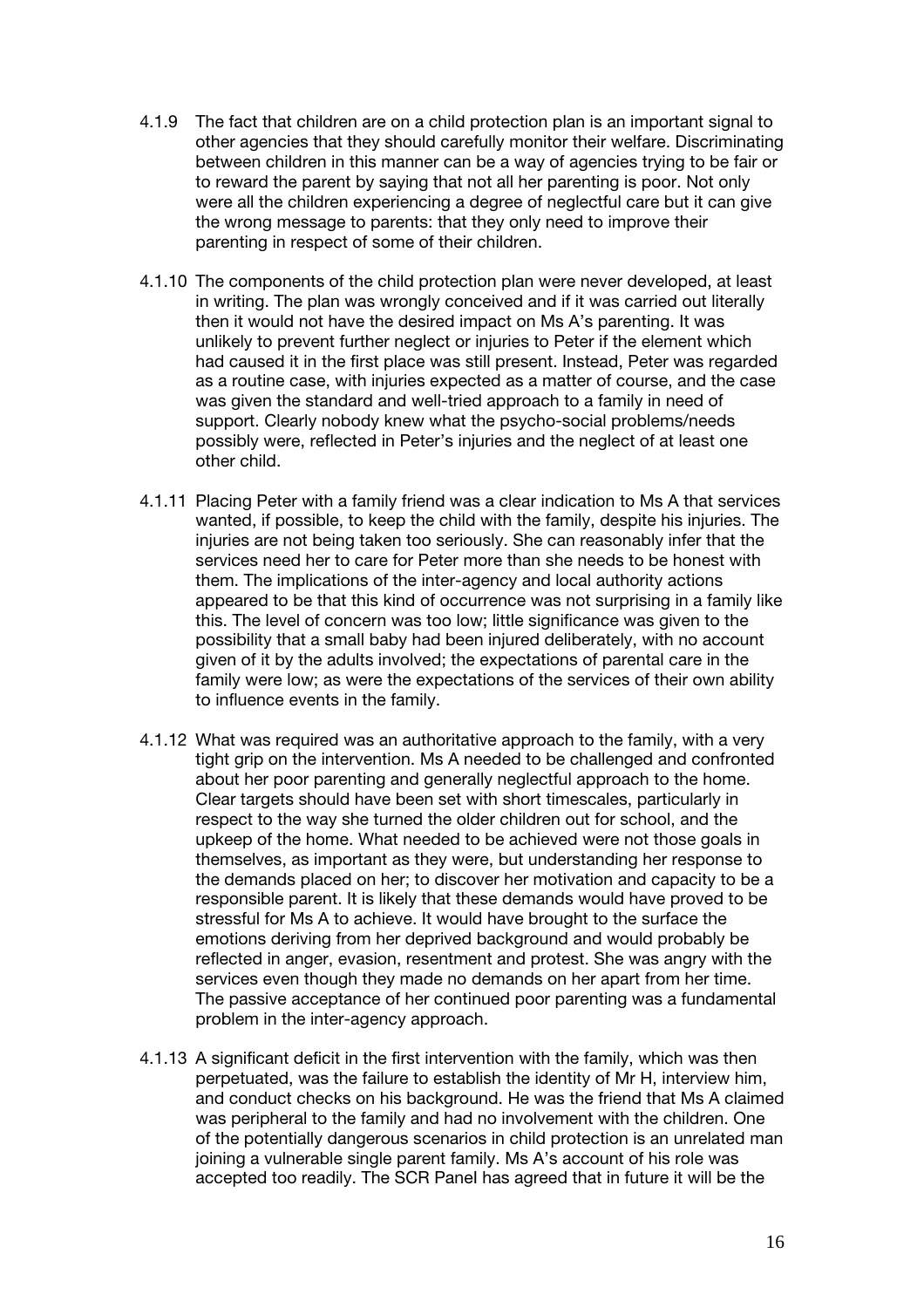standard practice in relevant cases for both the police and CYPS to interview and thoroughly establish such a man's identity, his background and his involvement with a family. It will be the responsibility of the wider safeguarding agencies to report the existence of these men when they become aware of them.

- 4.1.14 The incident in March where Ms A struck one of the children on the face, in public with very little provocation, should have been responded to much more authoritatively. The response gave Ms A the wrong message; that the authorities were not too bothered. This was not smacking or considered parental discipline but a shocking loss of control directed to the most vulnerable part of a child's body. It was an assault, and the police should have been informed and a strategy meeting called. Even if that had been a first incident in another family it would have justified a strategy meeting and possible s.47 enquiries.
- 4.1.15 The value of an unannounced visit by the social worker was demonstrated in bringing the injuries to Peter to light on 1<sup>st</sup> June. The worker acted correctly and assertively in not accepting Ms A's explanations at face value, and insisting that Peter's injuries be assessed by a doctor at the hospital. Although the view developed that the injuries were inconclusive in respect of being non–accidental, it was reasonable to infer that they were not the result of an accident. Although Ms A had explanations for all the injuries, she had not been sufficiently concerned about them prior to the visit to seek advice and help.
- 4.1.16 The challenge of the unannounced visit was not to last. The review child protection conference in June followed closely after the injuries to Peter were seen on 1<sup>st</sup> June. The attendance at the review conference was very poor under any circumstances but given that there had been two sets of serious injuries to Peter since the previous conference in March it is difficult to believe that child protection was given priority in Haringey's child protection and safeguarding systems. Those assigned tasks in the child protection plan should have been invited and present. The FWA project worker was not invited, nor was she informed of the dates of this or other professionals meetings after May 2007. Of the four protecting agencies only the social workers were represented, with doctors, lawyers and police officers absent. They did not send substitutes and the administration of the conferencing system was so unclear that it is not certain that all were invited. The police did send a written report.
- 4.1.17 This meeting was an opportunity to review what had happened between March and June; for the doctors to speak of Peter's injuries directly and to advocate for him if necessary. The police believed that the injuries to Peter were non-accidental and they could have strengthened their case for a legal planning meeting by attending. The lawyer could have heard the evidence and discussion first hand from the people present. It was a critical meeting but there is no sense that it was given due weight either in the way that it was organised or in the way that it was responded to.
- 4.1.18 Another example of the failure of the child protection system to act authoritatively in respect of Ms A and protecting Peter, was the failure to arrange an early legal planning meeting to consider the need for care proceedings in respect of Peter. It took seven weeks to arrange the meeting,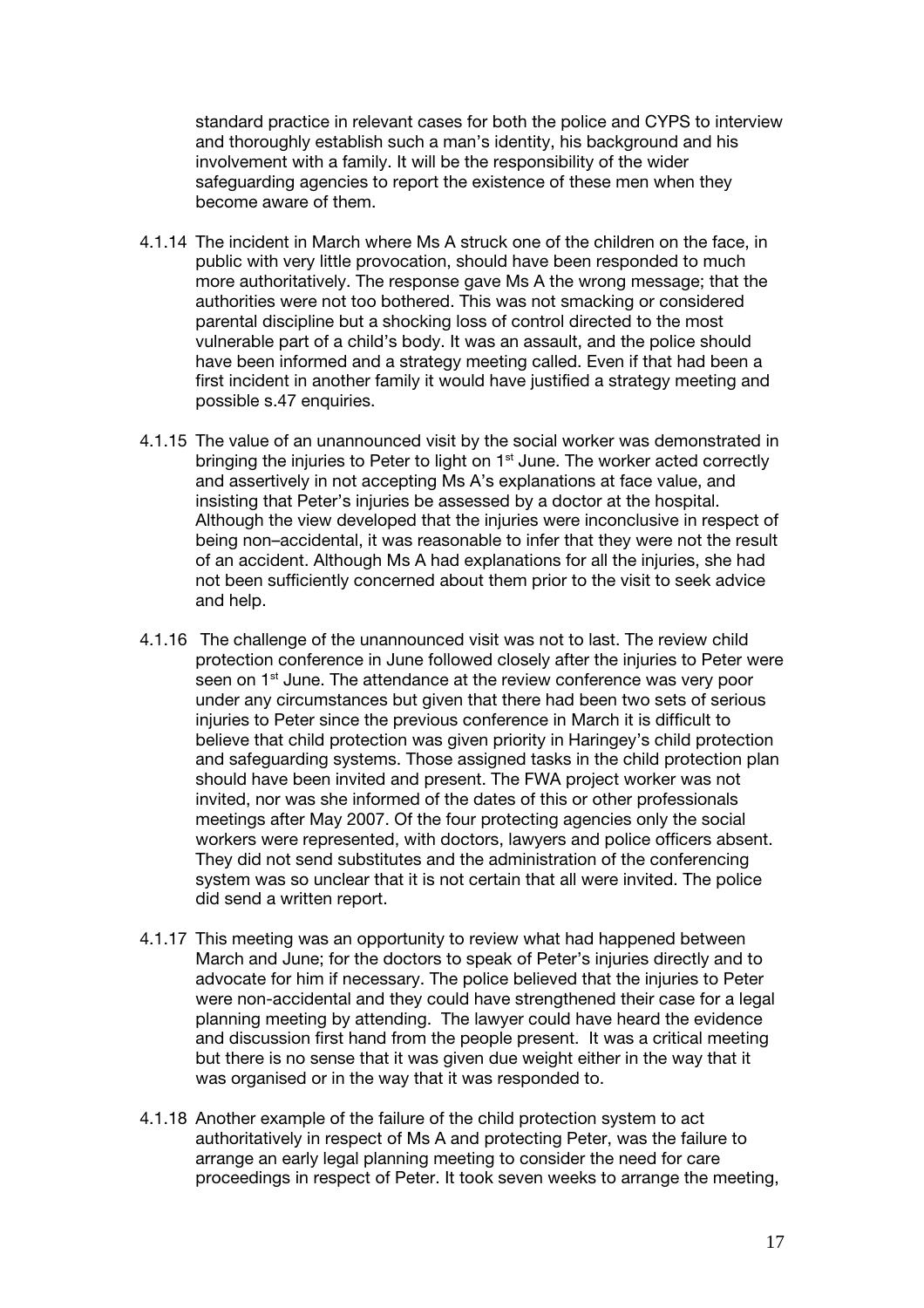due to a combination of administrative failures on the part of legal services and a lack of urgency on their part and on the part of the social work managers. To make a wrong decision is regrettable, but to lack urgency in facing up to making it is unacceptable. Legal services now completely accept that and they have put in place systems and safeguards which should prevent it recurring in the future.

- 4.1.19 Where there is authoritative practice that makes demands on a parent it is the function of family support services to provide the compassion, empathy and encouragement to enable the parent to persevere in meeting those demands. The FWA assumed a family support role in attempting to safeguard Peter and his siblings. They became involved from the first child protection conference and were part of the core group aimed at safeguarding the children and supporting Ms A's parenting. However, despite being in contact with the family until Peter died, FWA were not invited to, or informed about, any professionals meetings after May 2007.
- 4.1.20 The panel consider that the FWA staff only had a peripheral impact on the functioning of the family. The main problem was that it was never established that there was a basis to work in a family support mode with Ms A. This mode was assumed to be self evident from the beginning, whereas events demonstrate that Ms A marginalized the worker as she did with every agency who was involved with her, including most importantly, the social workers. The only way in which a family support worker could succeed in this case, was if the local authority as the lead agency was authoritative, in charge of the intervention, and if the parent understood that the family support agency was their opportunity to improve their parenting.
- 4.1.21 Part of the terms of reference for this SCR was to examine whether any models of practice had an influence on the way that the case of Peter was managed. A model of practice being partially used in children's social care was Solution Focussed Brief Therapy (SFBT); a method of intervention which attempts to improve the parents' care of their children by emphasising a focus on their strengths. It has a value base as well as its own methods and skills and adherents go through a period of training and their practice skills are mentored.
- 4.1.22 The senior management of CYPS introduced SFBT as a pilot project within the Safeguarding Team, on the basis of an offer of training which would equip their staff for family support work and create a common ethos around which social workers in the department could work in supporting families. It was seen by some senior managers as appropriate to child protection and at one point they supported a pilot to develop the approach in S.47 enquiries and child protection conferences. Not all staff adopted it, including SW1 and TM1 in Peter's case, and the child protection advisor considered it unsuitable for child protection in general and certainly for S.47 enquiries and conferences.
- 4.1.23 It would be reasonable to infer that this approach may have had some influence as it was being piloted in the social work team that was working with the family from February 2007. Their STM was one of the key drivers for the pilot and conducted an interview with Ms A using the approach in March 2007 as part of her own training to complete a Diploma in the approach.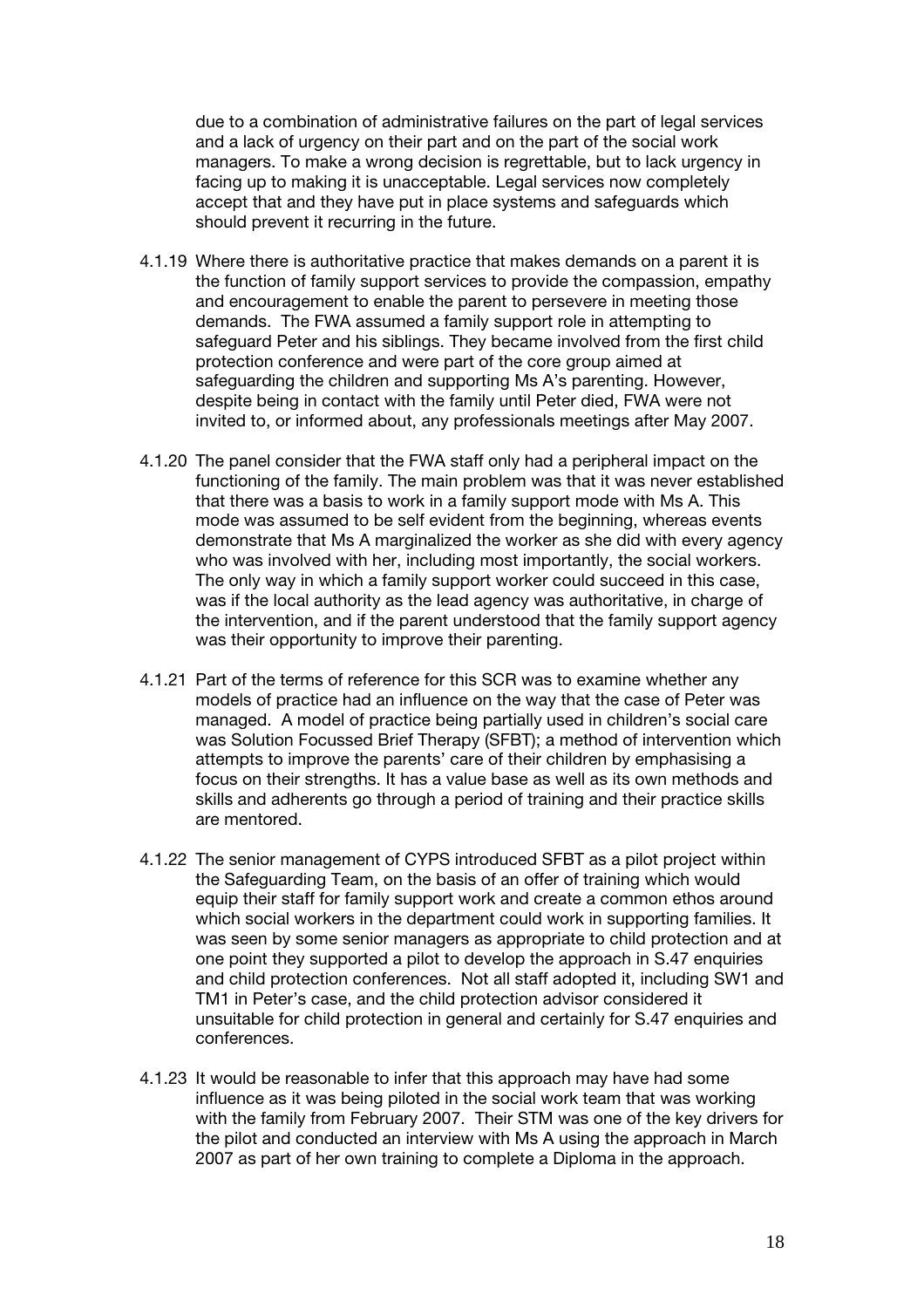However, there is no evidence from scrutiny of case records or interviews conducted that it had a direct impact on this case or its outcome.

4.1.24 The SFBT approach has a place in family work and emphasising the strengths of parents is important, but it is not compatible with the authoritative approach to parents in the protective phase of enquiries, assessment and the child protection conference if children are to be protected. When the social worker, their manager, the conference chair and the core group are confident that the parents are giving genuine cooperation with the staff, then a family support approach alone like this one is appropriate, as long as there is continued awareness that the assumptions may be mistaken.

### 4.2 IMPROVE INTER-AGENCY COMMUNICATION

- 4.2.1 Nothing illustrates the agencies' failure to communicate effectively more than Ms A's attendance at the Mellow Parenting programme. This health-led programme offered an intensive day long experience of social learning and support to parents with relationship difficulties with their children. The social workers who commissioned the programme saw Mellow Parenting as an important current arrangement in protecting Peter and the other child on the register, and also for the longer term in helping Ms A to be a more thoughtful parent. The social workers and the programme providers had different expectations of each because they were not clarified, and Peter was left for long periods on the programme days with somebody unknown. There was no arrangement to inform the social worker if Ms A did not attend, and crucially no alert if, when she did attend, Peter did not accompany her. Ms A attended 9 of the 13 sessions with the other child but Peter only accompanied them on 4 of those sessions. Nobody knew who was looking after him on those days when he did not attend.
- 4.2.2 The failure to offer Peter an early appointment at the CDC was caused in part by a failure to communicate the true position of his risk of harm by those requesting the appointment. CDC were informed that he was on the child protection register and thus subject to a child protection plan, but in addition they should have been told that he was currently subject to s.47 enquiries into recent injuries. This was his status, but he was not regarded as such. The CDC say that if this had been made clear when the team manager pressed for an early appointment, they would have seen Peter within 48 hours. The basis on which he was being referred to the CDC was to rule out an organic reason for his head-banging and head-butting behaviours.
- 4.2.3 In the view of the SCR panel, the main reasons for which he should have been referred to the CDC was for an assessment of the seriousness of his neglect, the impact of it on his development, and whether it was likely that there was any other explanation for the head banging and head-butting than the pain and frustration he was experiencing at the hands of those caring for him. Even the family friend noticed that the head-banging disappeared while he was in her care. Given the seriousness of the injuries which Peter had been experiencing all along, the referral looks like casting around for any kind of explanation for his injuries other than that he was being harmed by someone with access to him.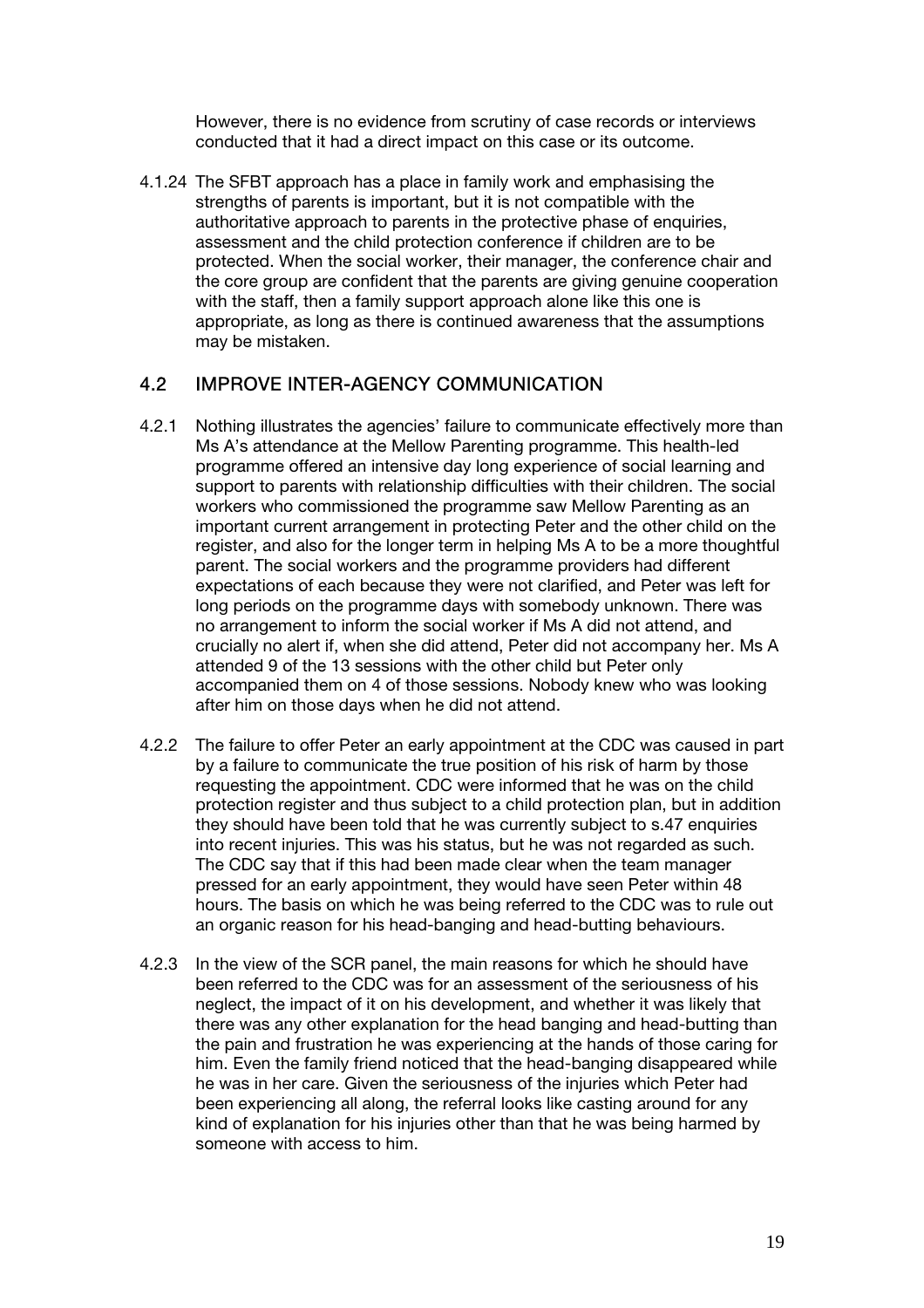4.2.4 Peter was unwell and miserable at the assessment and there were even visible bruises. The doctor may have meant well in deferring the examination but even without the bruises there can be only one absolute rule when a child subject to a child protection plan presents in this way to a health professional: he must be examined.

#### 4.3 ENSURE SAFEGUARDING AWARENESS IN UNIVERSAL **SERVICES**

- 4.3.1 The Children Act 2004 and related guidance under the Government's Every Child Matters agenda emphasises the need for early intervention in the lives of vulnerable children in order to support parents with social needs, so that those needs are addressed early to prevent them from becoming more serious. Every local authority and its children's Partnership or Trust is required to develop local delivery of services, though increasingly multidisciplinary teams, using the Common Assessment Framework (CAF) and a lead professional. The CAF is not being used by social care staff in Haringey although it has been adopted by education and health services supporting children in universal settings. It is currently used more as a referral tool than it is for assessments.
- 4.3.2 By any reasonable measure these children were vulnerable: that is, they were entitled to an offer of an assessment to see if the family were in need of additional services. However, there appeared to be a view in the school that the standard of family care of the school-age children was not any different from that of many other families that they knew. This suggests that professional expectations of parents are too low, and that many children may be experiencing unacceptable levels of neglect and emotional deprivation, without testing whether parents would improve their parenting if offered constructive challenge and support.
- 4.3.3 In many primary care teams there is much closer liaison between health visitors and GPs. In this practice it was exceptionally distant because the arrangements to ensure good communication and a close working relationship between the two professions were not in place. Even without knowing what was to happen subsequently, Ms A's first presentation to the GP about Peter in September 2006 should have suggested that she had anxieties about the care of her son or even fears that she might harm him. The threshold of concern at this point was the vulnerability of the child, and should have led to consideration of the need for a CAF to be undertaken.
- 4.3.4 The second incident in October 2006 was even more concerning than the first, because the mother was reporting that her child had actually become injured and she wanted him checked by the doctor, although she did not believe that he had suffered any broken bones. Taken together with the first incident, a more concerned view should have been taken of it by the GP. Instead it was treated as a separate coincidental happening, and the mother's account was accepted at face value. The threshold now should have been safeguarding, and it justified the involvement of a colleague, a health visitor, who could make a visit to the home and assess both the home setting and Ms A's relationship with her child. The panel is of the view that the majority of GPs in Haringey would have taken action but there may still be a training need.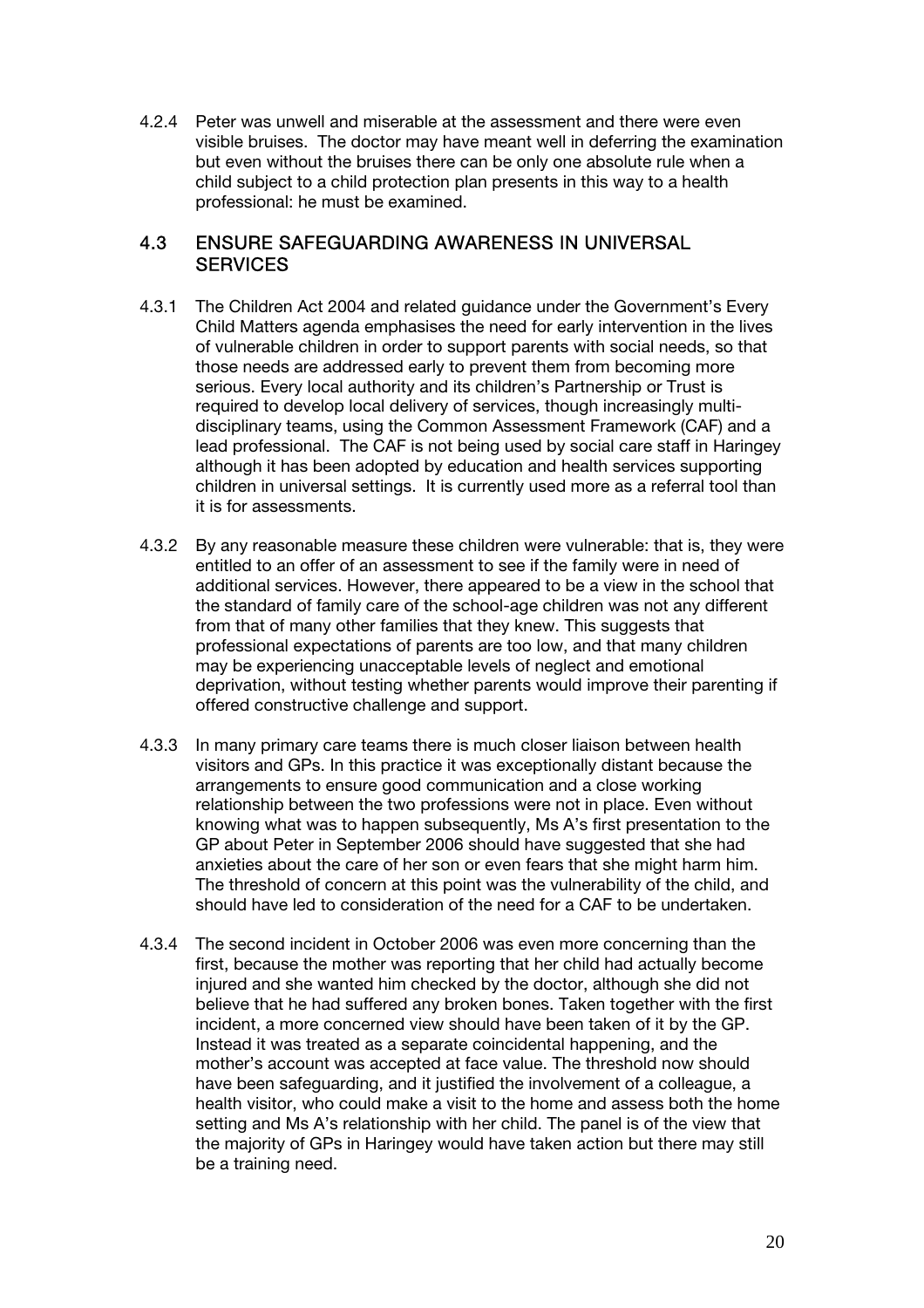- 4.3.5 Peter was seen with Ms A by his GP on 26<sup>th</sup> July 2007. The GP has said subsequently that he had considerable misgivings about Peter's appearance and demeanour at that appointment. He felt Peter was in "a sorry state". However, he did not take any action to alert others to his concern. He assumed that others would have similar concerns and would be in a better position to take action. He knew that Peter had an appointment at the CDC in a few days.
- 4.3.6 It is important for professionals to trust their feelings when they perceive children to be suffering, and not make assumptions that others have also perceived it and are better placed to act. It is simpler to lift the telephone than to live with the regret of not having done so.

## 4.4 OVER-RELIANCE ON MEDICAL AND CRIMINAL EVIDENCE

4.4.1 Whether the parent is prosecuted or not can become conflated with the degree of risk to the child, and whether care proceedings should be initiated. They are different considerations with different thresholds for action. The police are concerned with evidence and place importance on the indications of injuries and the weight which doctors will give to them. Other services can also place too much importance on the medical opinion on the injuries and too much importance on what the police and CPS make of the medical opinion. If these agencies do not prosecute, the injuries can come to be regarded as uncertain and even accidental.

## 4.5 JOINT POLICE AND SOCIAL WORKER INVESTIGATIONS

- 4.5.1 The police were only informed and involved at two stages. At other times matters were assessed by the social worker alone or by a doctor alone, denying the police the opportunity to assess whether a crime had been committed and deciding whether to investigate it. This was a wrong emphasis in the context of this case, where injuries reaching the threshold for care proceedings had previously been identified. In relation to the 1<sup>st</sup> June visit, the police were informed but asked the social worker to assess the situation and inform them of the outcome, when they would decide whether an investigation was justified. This helps to create an unhelpful culture in which other services use discretion about involving the police.
- 4.5.2 On 11<sup>th</sup> December, both a social worker and a police officer assessed the situation and the police officer investigated an alleged crime. Subsequently the police officer and social worker jointly interviewed the older children at the school. They did not do it with a video record because at that point no offence had been alleged in respect of them. In cases of alleged maltreatment of children, guidance requires that police and social workers collaborate in bringing together the complementary aspects of evidenceseeking and risk assessment in the interests of protecting the child.

## 4.6 PLACING CHILDREN WITH FAMILY AND FRIENDS

4.6.1 In the context of a police investigation and s.47 enquiries by the social worker, to place Peter with the family friend was the wrong judgement and gave Ms A the wrong message: that the authorities were not too concerned about the injuries to Peter. However, the managers were literally following the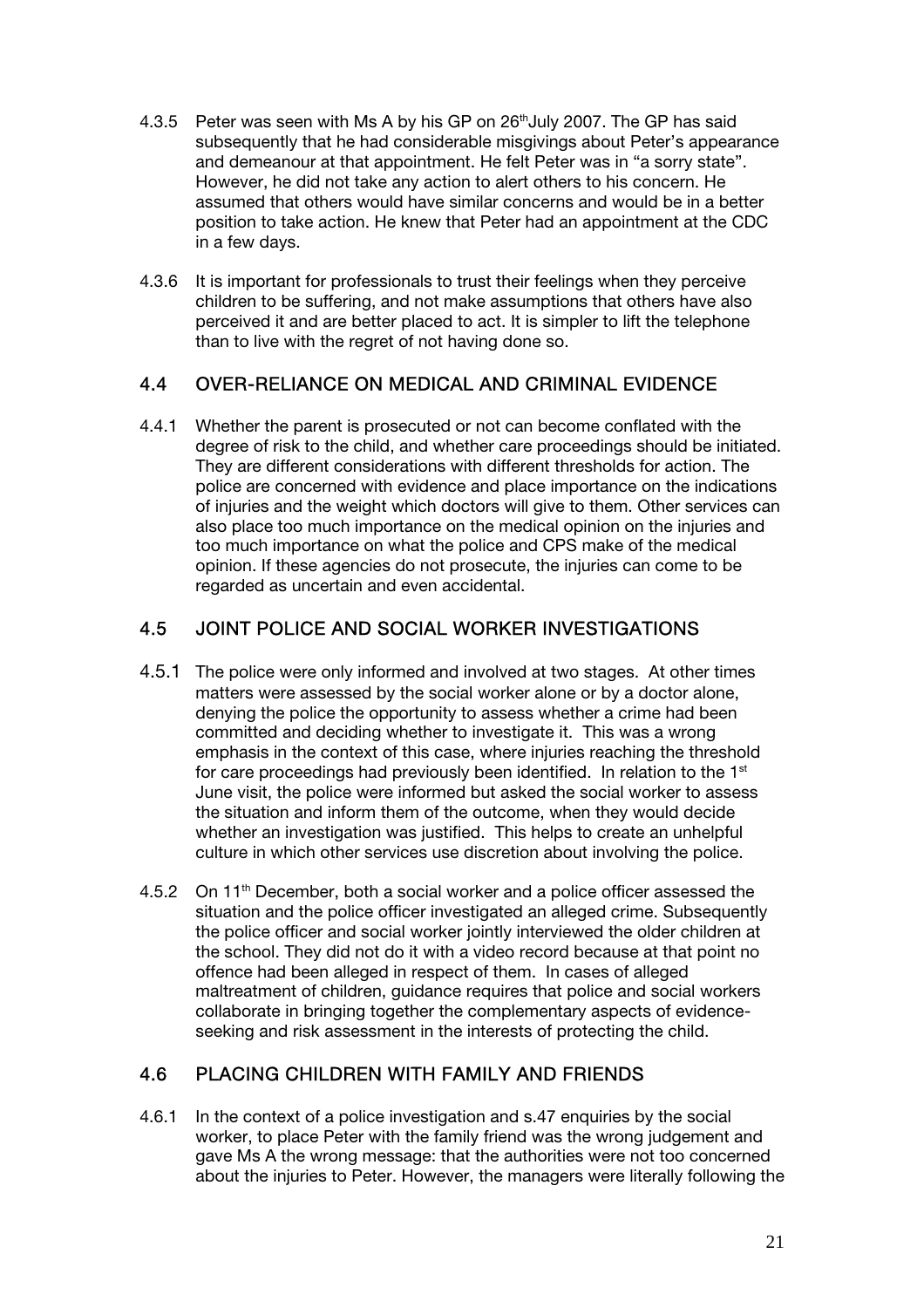instructions in their own operational guidance of the time, which directs that before using one of the department's foster placements every effort should be made to place the child with family or friends. It does not qualify the guidance for children who are considered to have been the subject of non accidental injuries. The practice should change for these circumstances, as should the guidance.

4.6.2 The family friend was chosen to provide a temporary home for Peter after considering and rejecting Peter's father because Ms A alleged that he had slapped the children in the past. It is not known whether this was clarified with Mr A, to get his view, or whether his wife's version was accepted. Mr A was prepared to take time off from work and to get a reference from his employer. There had been no concerns about his care of the children in the past and he had parental responsibility and the right to care for his son. There should have been very good reasons before refusing his offer of temporary care and his rights should have been explained to him.

## 4.7 THE ROLE OF CARE PROCEEDINGS IN CHILD PROTECTION

4.7.1 There is a balance to be struck between protecting a child from the risk of further significant harm, and undermining his attachment to his family, in particular his parents, but also his siblings. It needs to take into account his age, the seriousness of his injuries, the quality of his relationship to his parents, and the realistic ability of the child protection system to supervise his welfare sufficiently closely to prevent further harm, as well as to improve the parenting. Where the authorities have reason to believe that the parents are not being frank or are not cooperating they should initiate care proceedings either to remove the child from home or to strengthen their position with the child at home. The process of doing so would signal the seriousness of their concerns to the parents. It would also help in a continuing assessment of the parents' motivation and capacity to care for and protect their children.

## 4.8 LACK OF CHALLENGE WHEN CONDUCTING BASIC INQUIRIES

- 4.8.1 At no point did it occur to anyone that the injuries to the children were caused by someone else apart from their mother. On the basis of her observed interactions with her children it seemed to be incongruous and unlikely to be her. Her children did not appear to be afraid of her. However, Ms A was an extraordinarily neglectful parent and antagonistic to authority figures, including at the school. In addition one child was acting out in a very unhappy way at school. Ms A could be compliant particularly in her attendance at Mellow Parenting where she attended most of the sessions. The biggest failure of the intervention with Ms A was not to find out how deeply she loved her children or how far she would go out of her way to care for them properly. Very few demands were made on her, either in her care of the children or her care of the home. She was usually in charge of both the family and of the intervention, which was aimed to protect her children and promote their welfare.
- 4.8.2 Throughout the period covered by this SCR, observations are made of the children and their interaction with each other and with their mother, which were reassuring to the professionals involved with the family. There can be little doubt that these observations were accurate and believed to be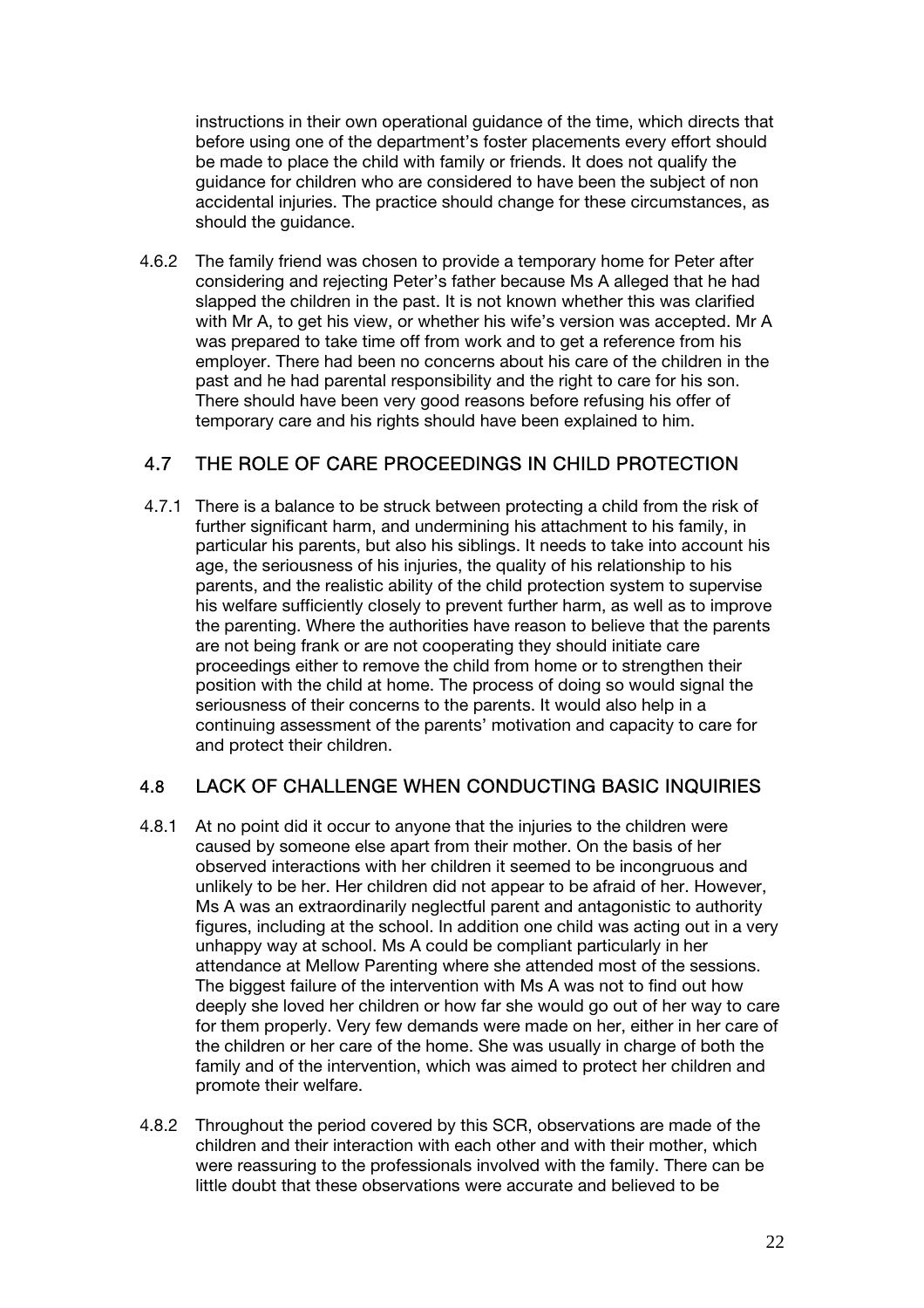genuine. They helped to reduce the concern created when Peter was injured periodically and they undermined resolve when professionals were prepared to act authoritatively. However there can be little doubt now that all the children were being neglected and some of them were being actively abused.

- 4.8.3 Professionals need to bear in mind that children of this age are very resilient if the abuse is intermittent. Adults define the world for children in a way which makes it difficult for them to envisage another. Quite apart from the injuries to Peter, there were clear indications that all was not well in the care of the children. It is a big decision to remove a child from the care and ambience of their own family, especially when there is no decisive act which makes the decision for the professionals, and they will have to accept the full responsibility themselves. There will be times when they have to grasp the nettle, using professional judgement, in the knowledge that they may be proved to be mistaken. Better that than the harm that the child will have to experience instead.
- 4.8.4 The Cricklewood episode is an example of Ms A testing out the child protection system and finding it wanting. A number of her children are under child protection plans, she has recently been arrested for allegedly harming Peter, she is the focus of a police investigation, even the social workers are sceptical of her account, and she decamps with all the children without warning or permission. The police are not informed and it does not appear as if she is asked for the address where she is staying so that the authorities locally can establish that the children are safe and whether the account which she had given is true. She is not tested to see if she is a responsible parent and is not warned of the possible consequences when she returns. She did not want to risk not being given permission or the possibility that checks would be made, and she shrewdly judged correctly that there would be no consequences when she returned.
- 4.8.5 When she returned, Peter had a sore ear. It was assumed that was due to an infection but this was not checked out with the doctors who examined him. No steps were taken to find out if there may have other explanations for the condition. Ms A could have been questioned about the whole episode and checks could have been done to verify her story that she had been looking after an uncle in Cricklewood (it emerged in the course of the later trial that this story was a complete fabrication). Ms A constantly tested the safeguarding and child protection systems and they were always found wanting.

## 4.9 FIRST LINE MANAGEMENT AND STAFF SUPERVISION

4.9.1 Conducting S.47 enquiries into possible maltreatment of children is complex and potentially stressful work for the social worker. They are acting on behalf of their agency and require the support and supervision of their immediate manager. The manager needs to be both knowledgeable and experienced, and has the advantage of not being embroiled in the immediate tensions and anxieties of the case management. Case supervision and support should be provided at the time it is needed, but also in predictable and regularly arranged episodes so that progress of cases can be reviewed. The manager should also sample the worker's cases as an element of supervision.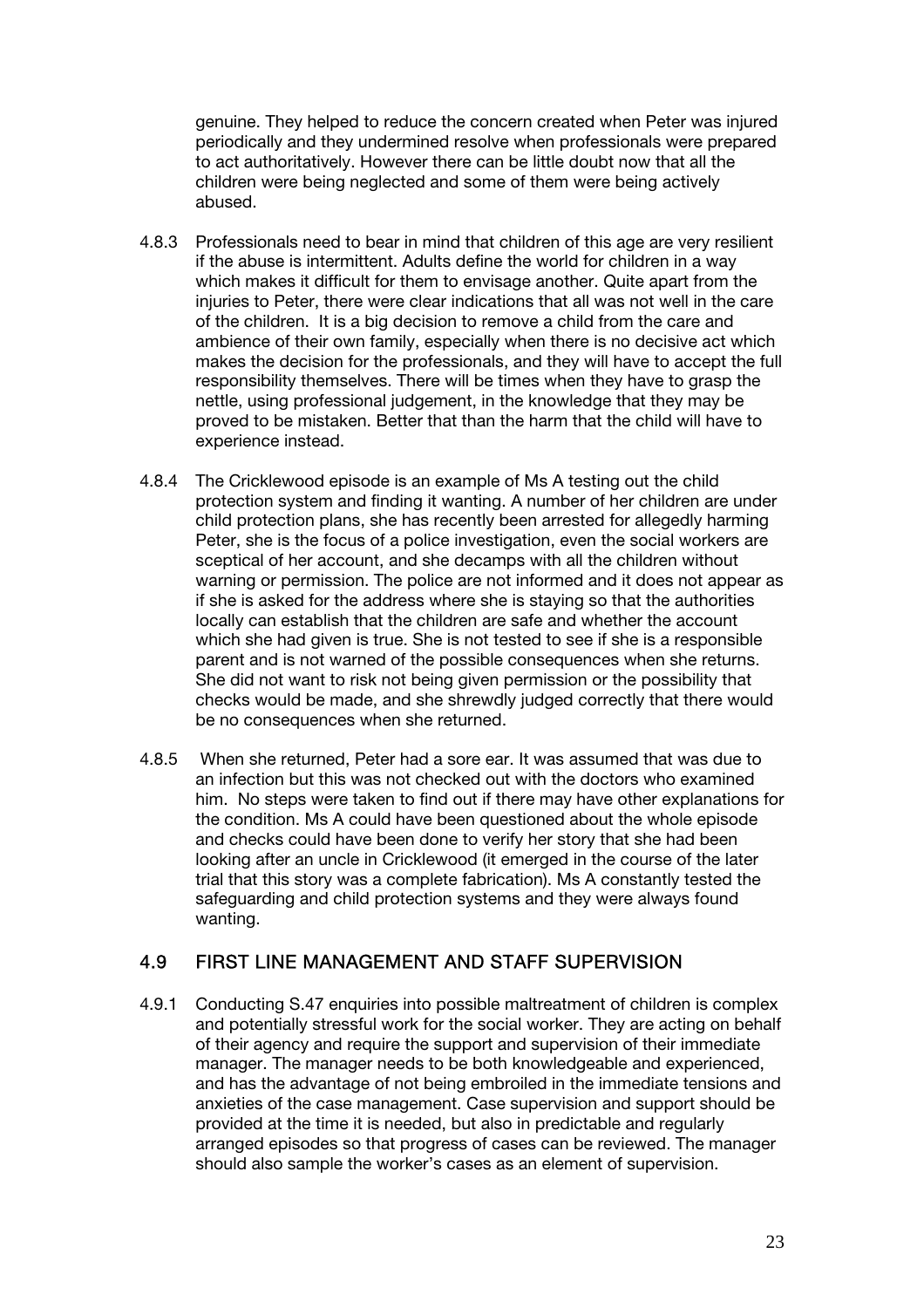- 4.9.2 The case supervision, particularly for one of the social workers in Peter's case, was ad hoc, inconsistent, and often cancelled. However, even if the supervision had taken place it is unlikely that it would have illuminated the deficiencies in the practice as in this instance the team managers were familiar with the case and themselves had insufficient concerns despite the frequency of injuries to Peter.
- 4.9.3 Although consultation and supervision is useful in itself in providing support to the practitioner in their work, it will not improve the quality of the practice unless the manager has competent knowledge and skills which are relevant to the requirements of the case.

## 5. CONCLUSION

- 5.1 It is reasonable to conclude that, for a case which reflected the highest level of concern that we have for a child's welfare, the interventions were:
	- **-** lacking urgency
	- **I** lacking thoroughness,
	- **EXEDENT** insufficiently challenging to the parent
	- **EXEC** lacking action in response to reasonable inference
	- **EXEDENT** insufficiently focussed on the children's welfare
	- **based on too high a threshold for intervention**
	- **•** based on expectations that were too low.
- 5.2 The SCR panel is of the view that all staff in every agency involved with Peter and his family were well motivated and concerned to play their part in safeguarding him and supporting Ms A to improve her parenting. They were deemed to be competent in their safeguarding and child protection roles as they understood them to be, based on their experience and qualifications. They had the appropriate qualifications and experience for their roles and were no less qualified and no less experienced than staff in similar roles in other places. However, in this case they did not exercise a strong enough sense of challenge when dealing with Ms A and their practice, both individually and collectively expressed as the culture of safeguarding and child protection at the time, was completely inadequate to meet the challenges presented by the case of Baby Peter.
- 5.3 The uncooperative, anti-social and even dangerous parent/carer is the most difficult challenge for safeguarding and child protection services. The parents/ carers may not immediately present as such, and may be superficially compliant, evasive, deceitful, manipulative and untruthful. Practitioners have the difficult job of identifying them among the majority of parents who they encounter, who are merely dysfunctional, anxious and ambivalent. However, in this case the interventions were not sufficiently authoritative by any agency. The authoritative intervention is urgent, thorough, challenging, with a low threshold of concern, keeping the focus on the child, and with high expectations of parents and of what services should expect of themselves.
- 5.4 Everybody working as 'safeguarders' in the safeguarding system, especially those working in the universal services provided by health, education, early years provision and local police, needs to become more aware of the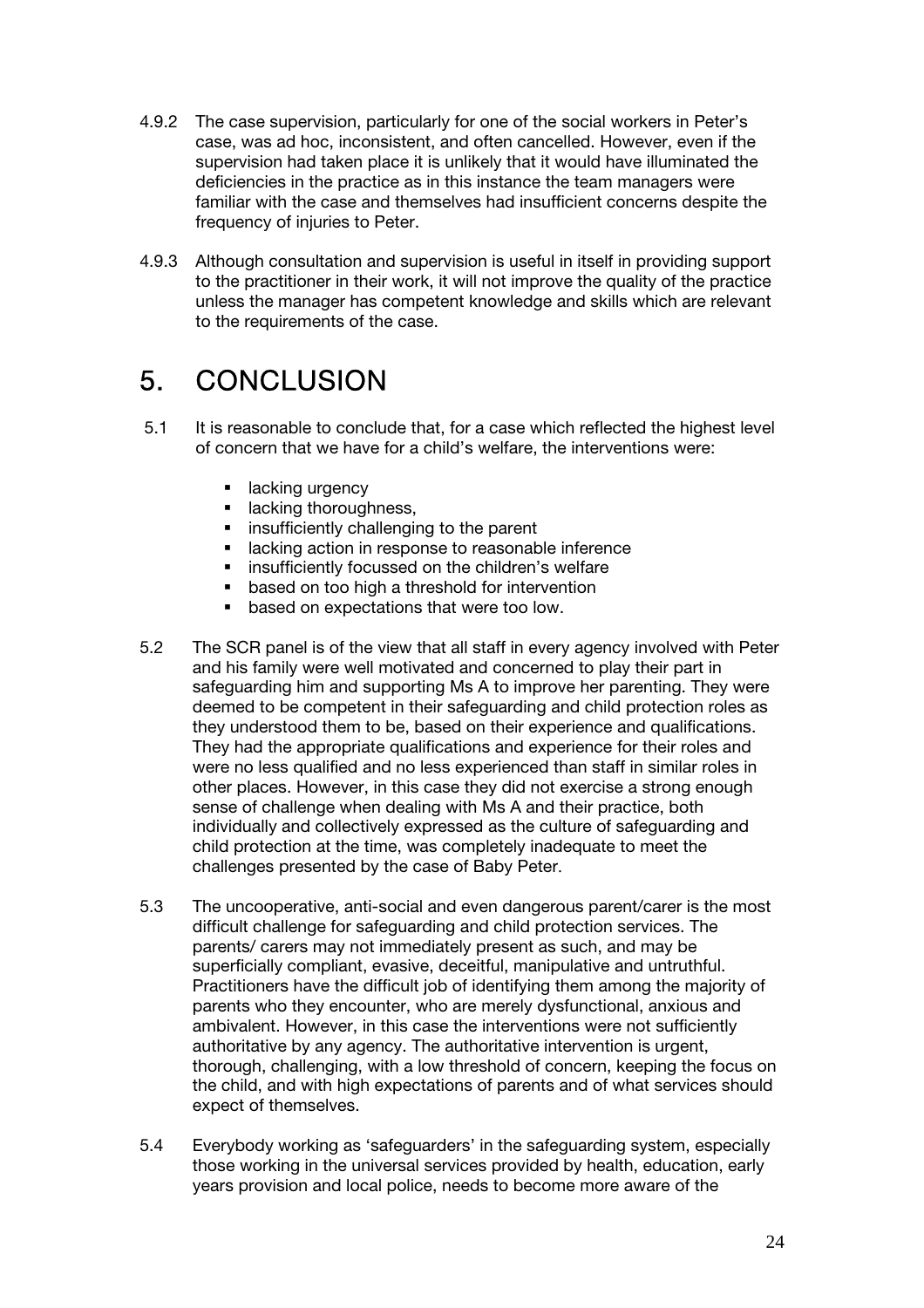authority in their role, and to use it to safeguard the children as well as to support parents. The mode of relationship with parents, especially on first meeting them, needs to be observing and assessing as well as helpful. Those agency roles which are the protectors – doctors, lawyers, police officers and social workers – need to become much more authoritative both in the initial management of every case with child protection concerns, and in the subsequent child protection plan. It is crucial to be sceptical of the accounts which are given for any maltreatment of the children, and they should be tested thoroughly against the facts. The reasonable inference must be the basis of any action, rather than awaiting care proceedings or prosecution.

- 5.5 Implicit within this report has been the consideration of the resourcing of children's social care in Haringey. It is clear that there were budgetary movements in the periods 2005/06, 2006/07 and 2007/08, but these did not reduce the overall quantum of resource. Within the scope of this review it is difficult to determine whether or not that quantum of resource should have been deployed differently. However, what is clear from the detailed consideration of workload and deployment of frontline staff is that further resources in themselves would not have impacted on the outcome of this case.
- 5.6 It is important to remember that every year many children die nonaccidentally in our country, some of them in similar circumstances to those of Baby Peter. This is not a problem restricted to Haringey and we must learn the lessons. The tragedy is not just that of an individual child's death but the fact that many more children may at this moment be suffering hardship because services do not effect sufficient improvement in their parents. Only a small minority of these children will come forcibly to our notice through their deaths or after serious injury.
- 5.7 Baby Peter's horrifying death could and should have been prevented. If the principles and approaches described in this report had been applied by the four protecting professions, the situation would have been stopped in its tracks at the first serious incident. Peter deserved better from the services which were there to protect him, and they in turn deserved better than the ethos which influenced their work at the time.
- 5.8 In reviewing the services' responses to Baby Peter and his family, the Panel concludes that nothing less than injuries that were non-accidental beyond all reasonable doubt would have caused him to be moved to a place of safety. When such injuries did come they were catastrophic, and he died of them. The Panel deeply regrets that the responses of the services were not sufficiently effective in protecting him and his siblings. The Panel and those independent consultants who contributed to the review have done everything they can to identify the lessons which they believe will significantly reduce the possibility of a similar case happening again. The managers and staff of the agencies involved are fully committed to implementing those lessons.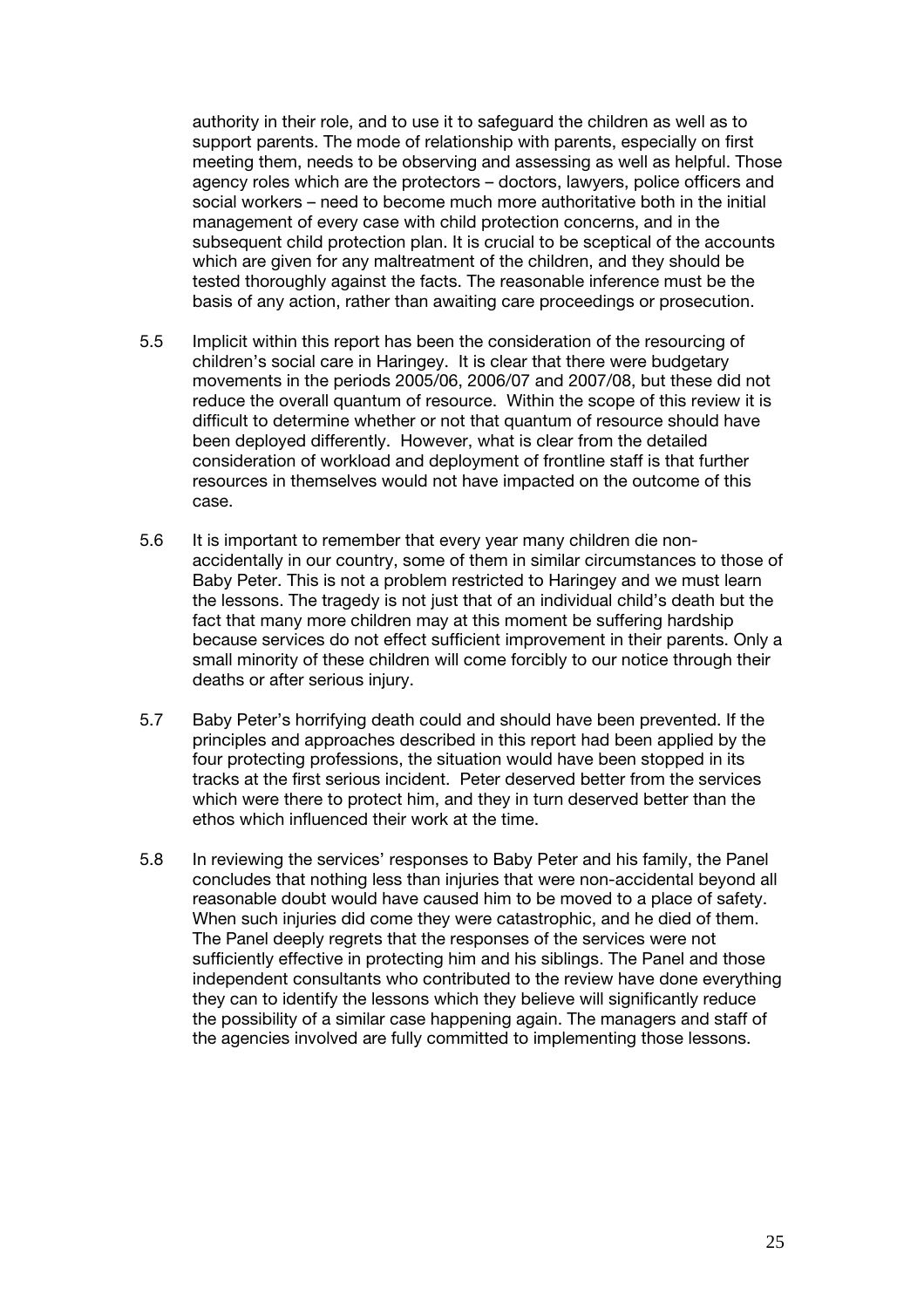## 6. RECOMMENDATIONS

- 6.1 The LSCB and the Partnership must ensure that staff in the four protecting professions – doctors, lawyers, police and social workers – are appropriately trained, individually and together, in the principles and values of the authoritative practice described in this Serious Case Review.
- 6.2 The LSCB and the Partnership must ensure that staff working as 'safeguarders' – the universal services provided by health, education, early years provision and the police – are appropriately trained, individually and together, to recognise the authority in their role and to use it to safeguard children.
- 6.3 The Partnership should give active consideration to the creation of an 'expert pool' from the four protecting agencies. This pool, both virtual and real, will be trained to ensure authoritative knowledge of assessment and intervention. It will be a source of learning, advice and support to ensure effective multiagency working.
- 6.4 The LSCB will ensure that all agencies fulfil their legal or moral duty to safeguard and promote the welfare of children under s.11 Children Act 2004, and train all staff who have contact with children in safeguarding awareness. The board must seek reports on progress and publish them in their Annual Report.
- 6.5 The LSCB will ensure that the system by which child protection conferences are conducted is changed in order to address the concerns which have emerged from this Serious Case Review. The LSCB will assure itself that conferences are administered efficiently, attended assiduously, managed authoritatively and produce decisions which are child-focussed, with child protection plans that are purposeful and authoritative. The findings should be reported in the LSCB Annual Report.
- 6.6 The LSCB must ensure that children and young people are effectively protected and safeguarded through the regular multi-agency audit of all child protection and safeguarding interventions. It should make report to the Partnership on the quality of their safeguarding and child protection work, and publish the results in its Annual Report.
- 6.7 The Partnership must communicate its passion for an excellent safeguarding service and provide the means for its staff to deliver it. An agency's vision of itself and its sense of drive and purpose is created by its leadership at every level, from the Leader and elected Members down.
- 6.8 The Partnership must fulfil its duty to ensure early intervention in the lives of vulnerable children by addressing with urgency the development of local delivery teams, the widespread use of the Common Assessment Framework (CAF), and the role of the lead professional. It should report on progress to LSCB and invite the Board to audit the safeguarding dimension of the delivery of the services.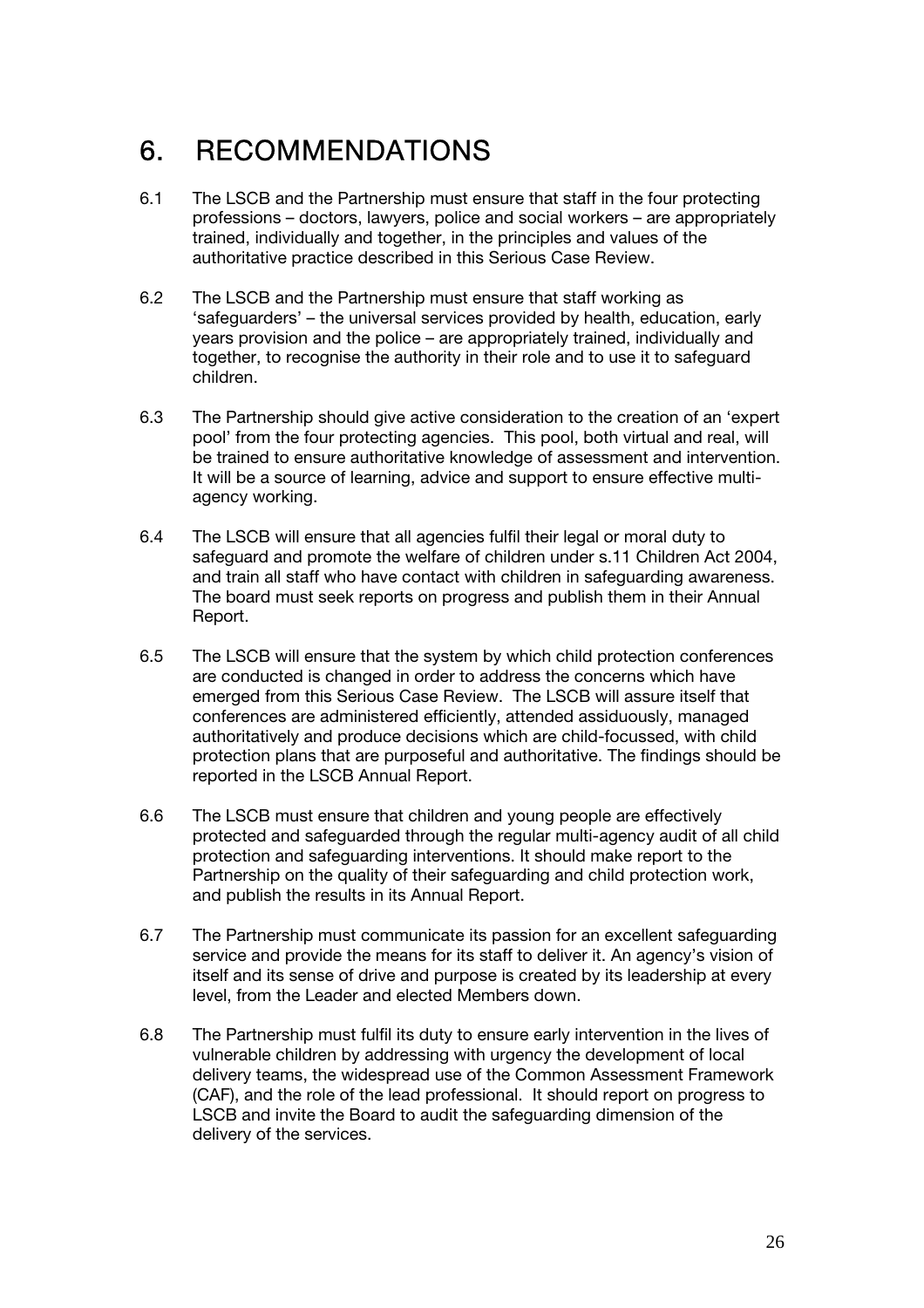- 6.9 The Partnership must challenge the low expectations of parental care widely held by services and assure itself immediately, through audit, that all children subject to child protection investigation and planning are properly protected.
- 6.10 The Local Authority should assure itself that all schools are well trained in the practices associated with welfare and child protection and are clear about their responsibilities in relation to Every Child Matters. This recommendation equally applies to early years and other educational providers.
- 6.11 The Local Authority should secure an external audit of resources made available to children's services between 2005 and 2008, to satisfy themselves that their expenditure was sufficient to meet the needs of those services and with a view to establishing the appropriate level of resource to meet the requirements of the JAR Action Plan.
- 6.12 Haringey CYPS will ensure that social workers and their managers are trained, supervised and supported to fulfil their statutory role, with the skills to purposefully and authoritatively drive forward child protection plans with the support of other members of the core group.
- 6.13 Haringey CYPS should immediately review the use of Solution Focussed Brief Therapy in their work with families. Its impact on the present ethos in the department should be checked as a part of the review. The department should ensure proper processes are in place for the initiation and evaluation of any change in approach to social work practice.
- 6.14 All agencies offering a family support service to children who are the subject of a child protection plan or to parents of such children, should train their staff how to work in a complementary role to the social worker who leads and coordinates the child protection plan. The recommendation applies equally to agencies offering parenting programmes and to adult-focussed services.
- 6.15 Haringey LSCB is required to ensure that any outstanding recommendations arising from the previous Serious Case Review (SCR) are fully implemented in accordance with the Joint Area Review (JAR) Action Plan. The JAR Action Plan will sit alongside and take forward the learning from this Review and the LSCB should scrutinise each development to be assured of its co-ordination, implementation and effectiveness.